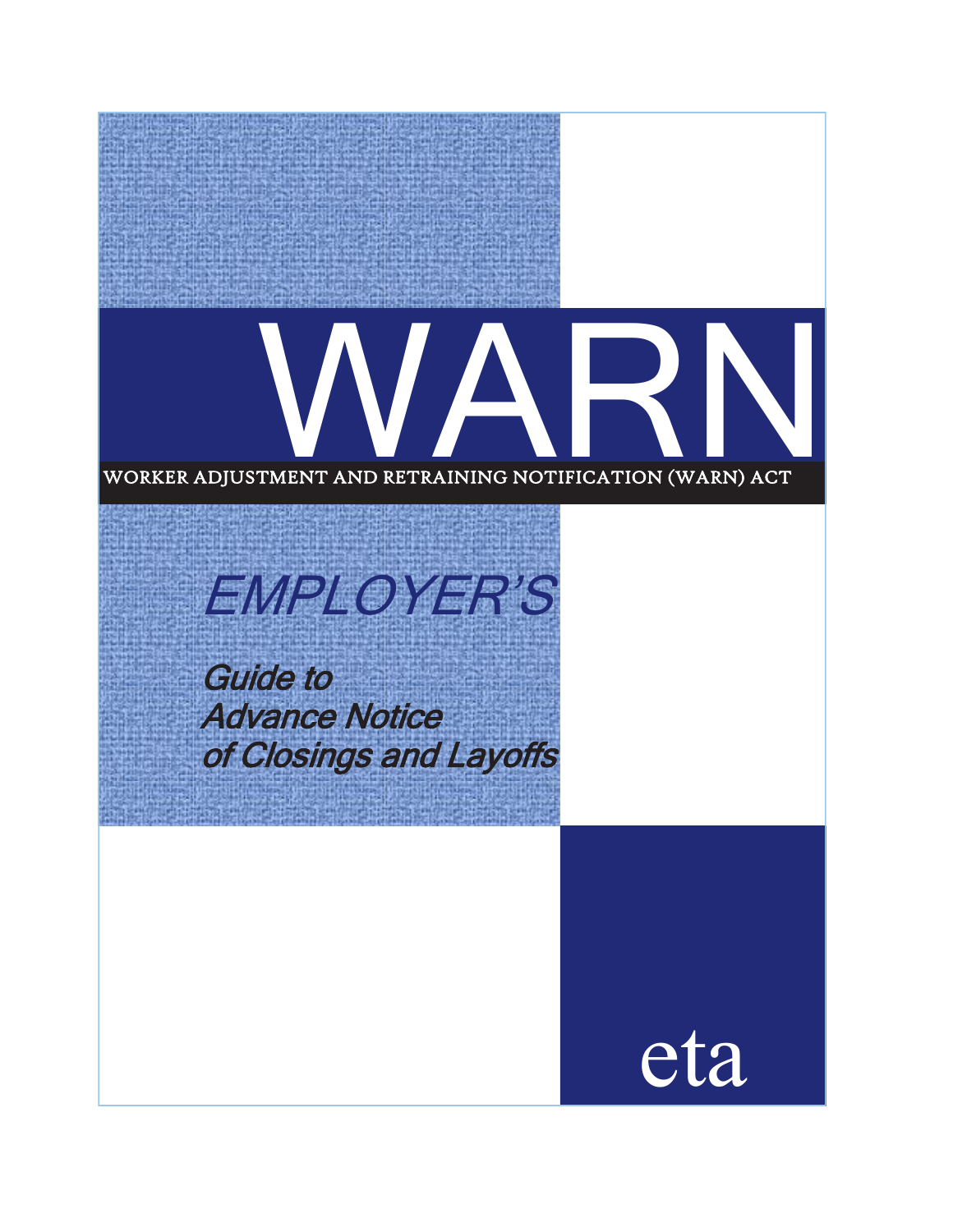This guide is intended to present a brief overview describing the principal provisions of the Worker Adjustment and Retraining Notification (WARN) Act, Public Law 100-379 (29 U.S.C. § 2101 et seq.). In addition, it provides answers to frequently asked questions (FAQs) about employer requirements and employee rights under WARN, Web site links to the U.S. Department of Labor's Employment and Training Administration (ETA) Dislocated Worker Web Site, the Department's Employment Laws Assistance for Workers and Small Businesses, and the Employee Retirement Income Security Act relative to termination benefits. The guide also includes contact information for the State Rapid Response Dislocated Worker Unit and a National Toll-Free Help Line to assist individuals in locating the nearest One-Stop Career Center.

This guide is not an official statement of interpretation of WARN or of the regulations adopted by ETA. The regulations appear at 20 CFR Part 639.

Material contained in this publication is in the public domain and may be reproduced, fully or partially, without permission of the Federal Government. Source credit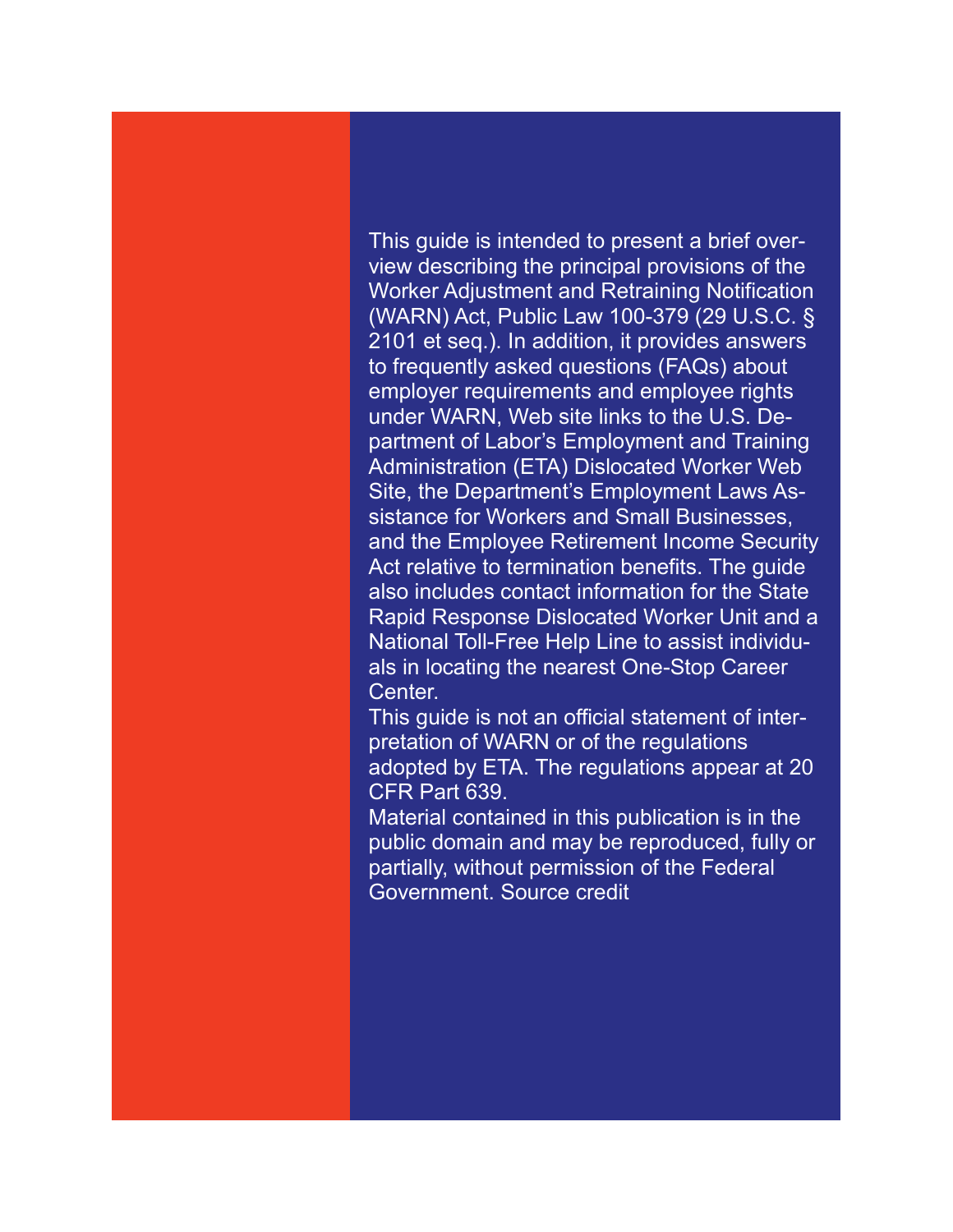# THE WORKER ADJUSTMENT AND RETRAINING NOTIFICATION (WARN) ACT

*Employer's Guide to Advance Notice of Closings and Layoffs*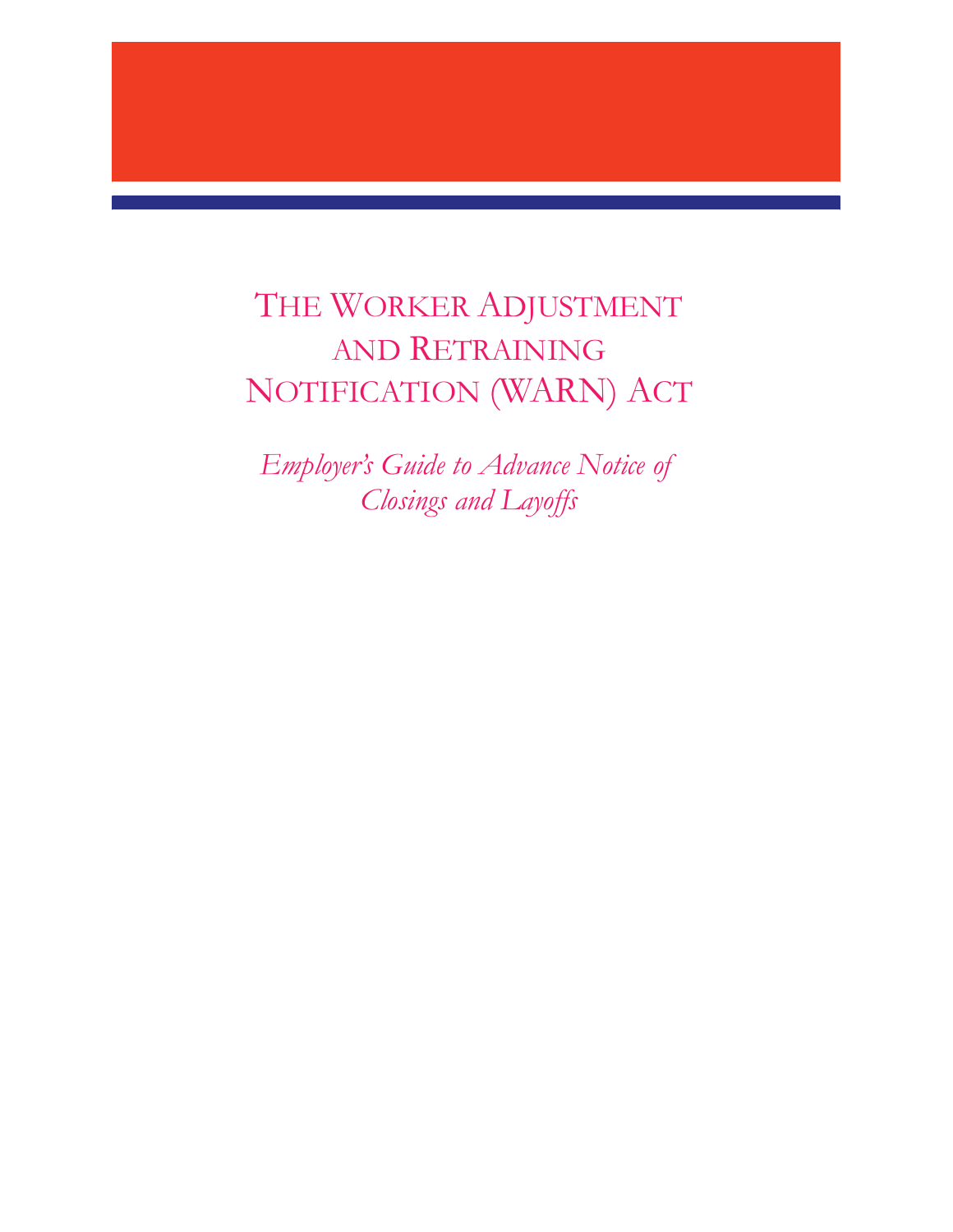# TABLE OF CONTENTS

| <b>THE WARN ACT</b>                                      |
|----------------------------------------------------------|
| How WARN Provides Assistance   2                         |
| Employers Required to Provide WARN Notification.3        |
| Employees Protected by WARN 4                            |
| Employees Not Protected by WARN 5                        |
| Employees Not Counted under WARN 6                       |
| Circumstances That Trigger WARN 7                        |
| Circumstances That Do Not Trigger WARN Notice 8          |
| <b>Calculating the Timeframe to Determine When</b>       |
|                                                          |
| Exceptions to the 60-Day Notice 11                       |
| Contents of Notice to Employees When Not                 |
|                                                          |
| <b>Contents of Notice to the State Dislocated Worker</b> |
| Unit and the Local Chief Elected Official 13             |
| What the Notice to the Union Representative              |
|                                                          |
|                                                          |
|                                                          |
|                                                          |
|                                                          |
|                                                          |
| Penalties for Violating WARN 18                          |
| How to Obtain Copies of the WARN Act                     |
|                                                          |
|                                                          |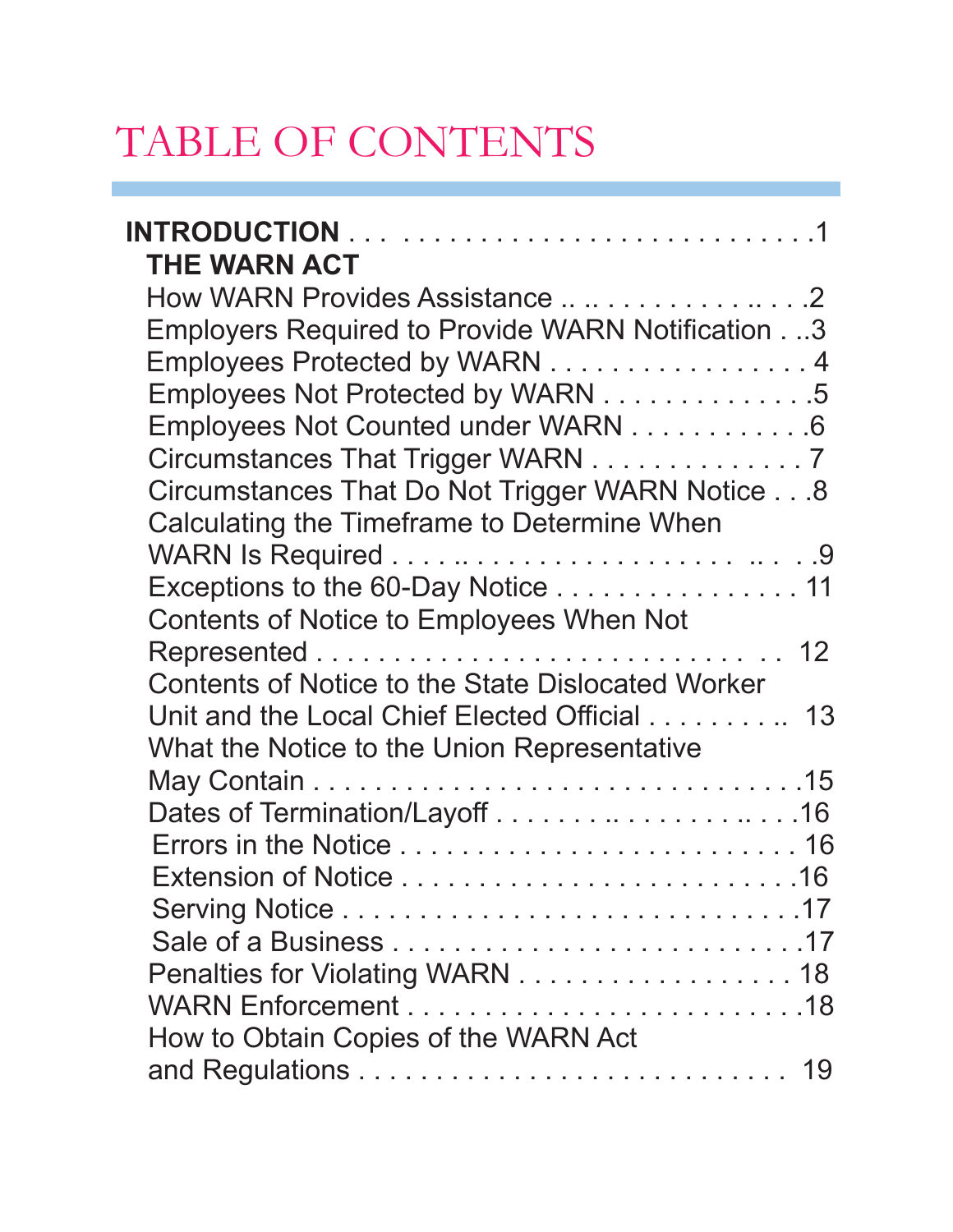| FREQUENTLY ASKED QUESTIONS (FAQS) ABOUT WARN    |
|-------------------------------------------------|
|                                                 |
| <b>Employers Prohibited from Ordering a</b>     |
|                                                 |
| Labor Disputes, Strikes, and Lockouts 23        |
|                                                 |
| Employees-Part-Time and Full-Time 25            |
|                                                 |
| When Affected Employees Cannot Be Identified 28 |
|                                                 |
| <b>Increased Workers' Compensation</b>          |
|                                                 |
|                                                 |
|                                                 |
| Waiving the Right to WARN Notice 33             |
| Pay in Lieu of WARN Notice 34                   |
| Employee Access to Accrued Vacation Time 35     |
|                                                 |
|                                                 |
| Attorney Fees in WARN Cases 37                  |
| <b>GLOSSARY OF WARN TERMS 38-42</b>             |
| <b>DIRECTORY OF INFORMATION</b>                 |
|                                                 |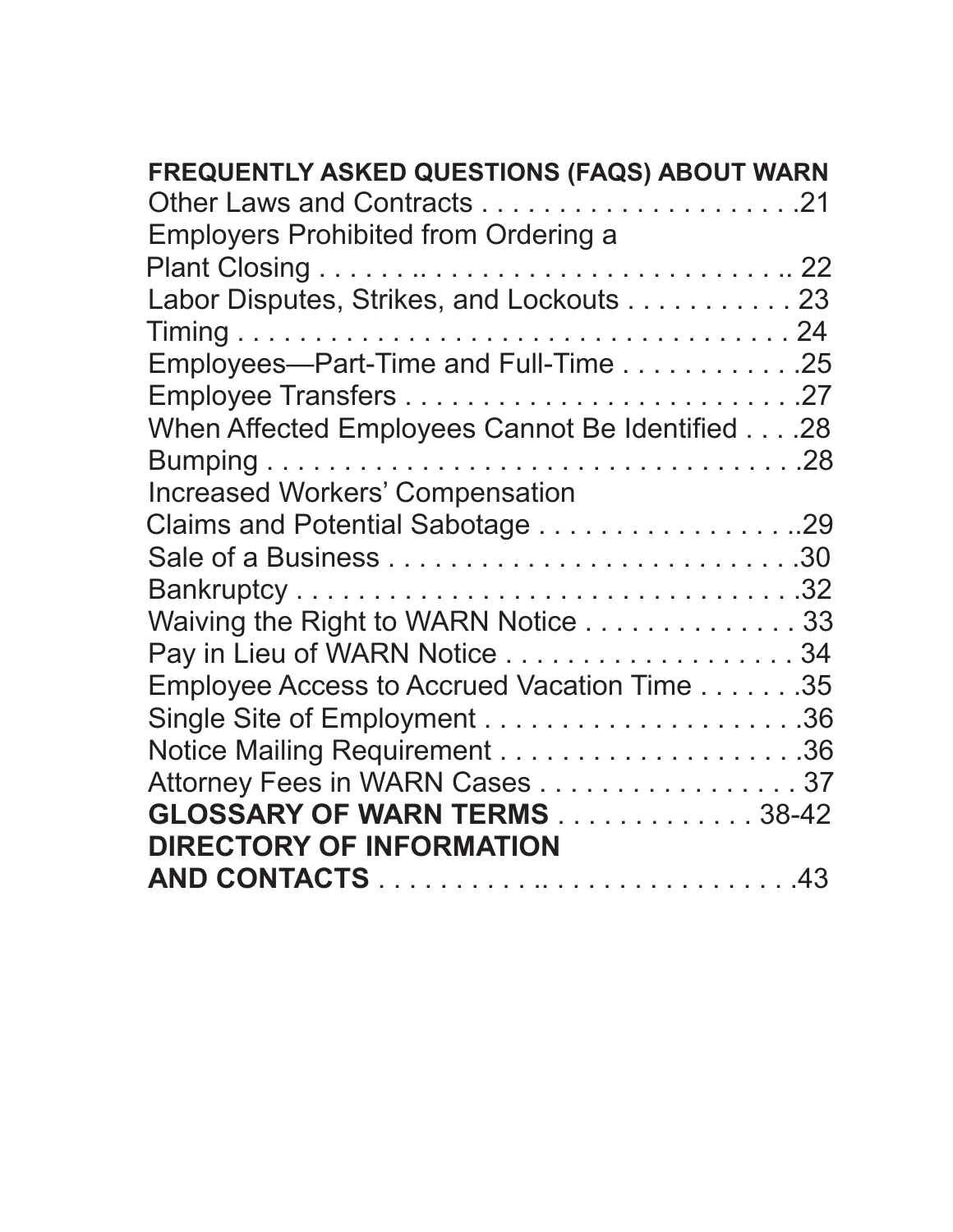# **INTRODUCTION**

In our dynamic economy, many companies are streamlining their operations to maintain a competitive position in the marketplace. Although such actions can help your company become more efficient, this may result in the elimination of existing jobs and facilities.

In 1988, Congress passed the Worker Adjustment and Retraining Notification (WARN) Act to provide workers with sufficient time to prepare for the transition between the jobs they currently hold and new jobs. This transition may involve the provision of information about where new jobs may be found, or it may involve providing workers with other employment or retraining opportunities before they lose their jobs. In order to assist in maintaining the stability of the economy, the U.S. Department of Labor is committed to providing adjustment services to workers and employers and their affected communities. As an employer, understanding your obligations under WARN is important. Your filing of an official WARN notice is typically the impetus for starting the Rapid Re-

sponse process to assist the employees who might be affected. This guide provides information on how employers can achieve their business objectives while also protecting their employees.

*This guide constitutes a general overview of the law and does not replace the advice of counsel.*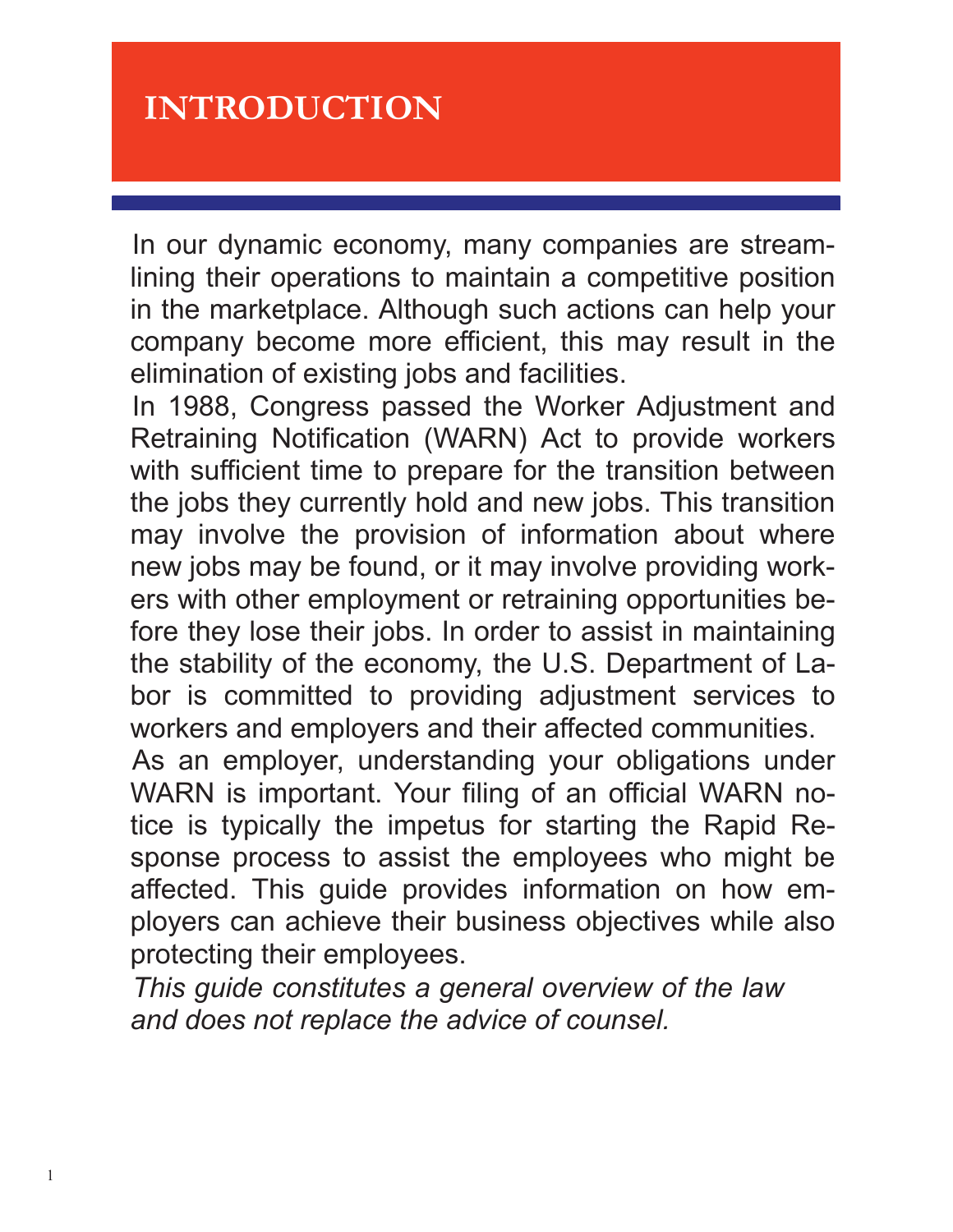# **HOW WARN PROVIDES ASSISTANCE**

The WARN Act requires employers to provide written notice at least 60 calendar days in advance of covered *plant closings* and *mass layoffs* (see glossary). An employer's notice assures that assistance can be provided to affected workers, their families, and the appropriate communities through the *State Rapid Response Dislocated Worker*  **Unit** (see glossary). The advance notice allows workers and their families transition time to seek alternative jobs or enter skills training programs.

Upon receipt of a WARN notice, the State Rapid Response Dislocated Worker Unit coordinates with the employer to provide on-site information to the workers and employers about employment and retraining services that are designed to help participants find new jobs. These services may include:

- Labor market information (occupational information and economic trends)
- Job search and placement assistance
- On-the-job training
- Classroom training
- Entrepreneurial training
- Referral to basic and remedial education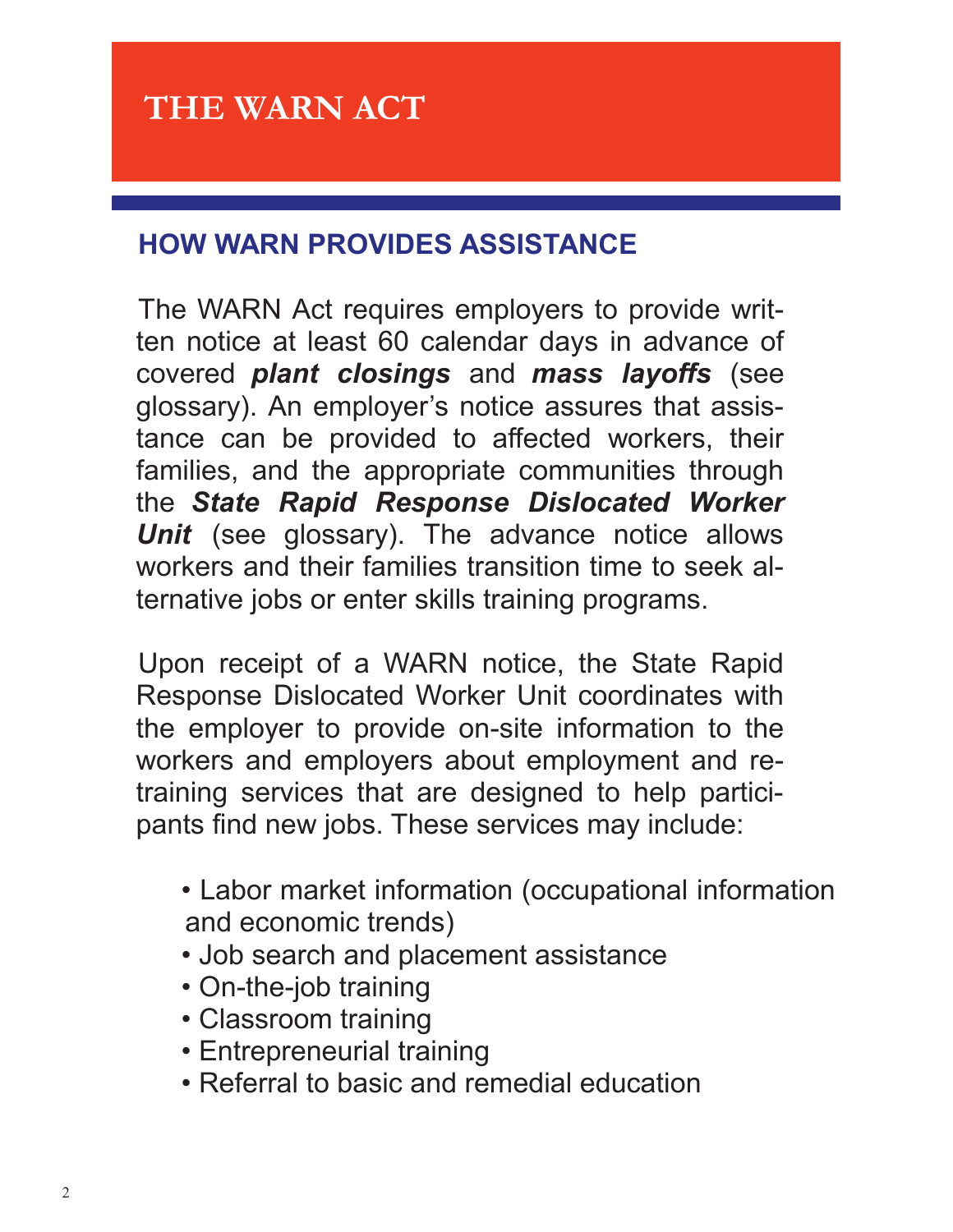# **EMPLOYERS REQUIRED TO PROVIDE WARN NOTIFICATION**

A WARN notice is required when a business with more than100 full-time workers (not counting workers who have less than 6 months on the job and workers who work fewer than 20 hours per week) is laying off at least 50 people at a *single site of employment* (see glossary and FAQs), or employs 100 or more workers who work at least a combined 4,000 hours per week, and is a private for-profit business, private non-profit organization, or quasi-public entity separately organized from regular government.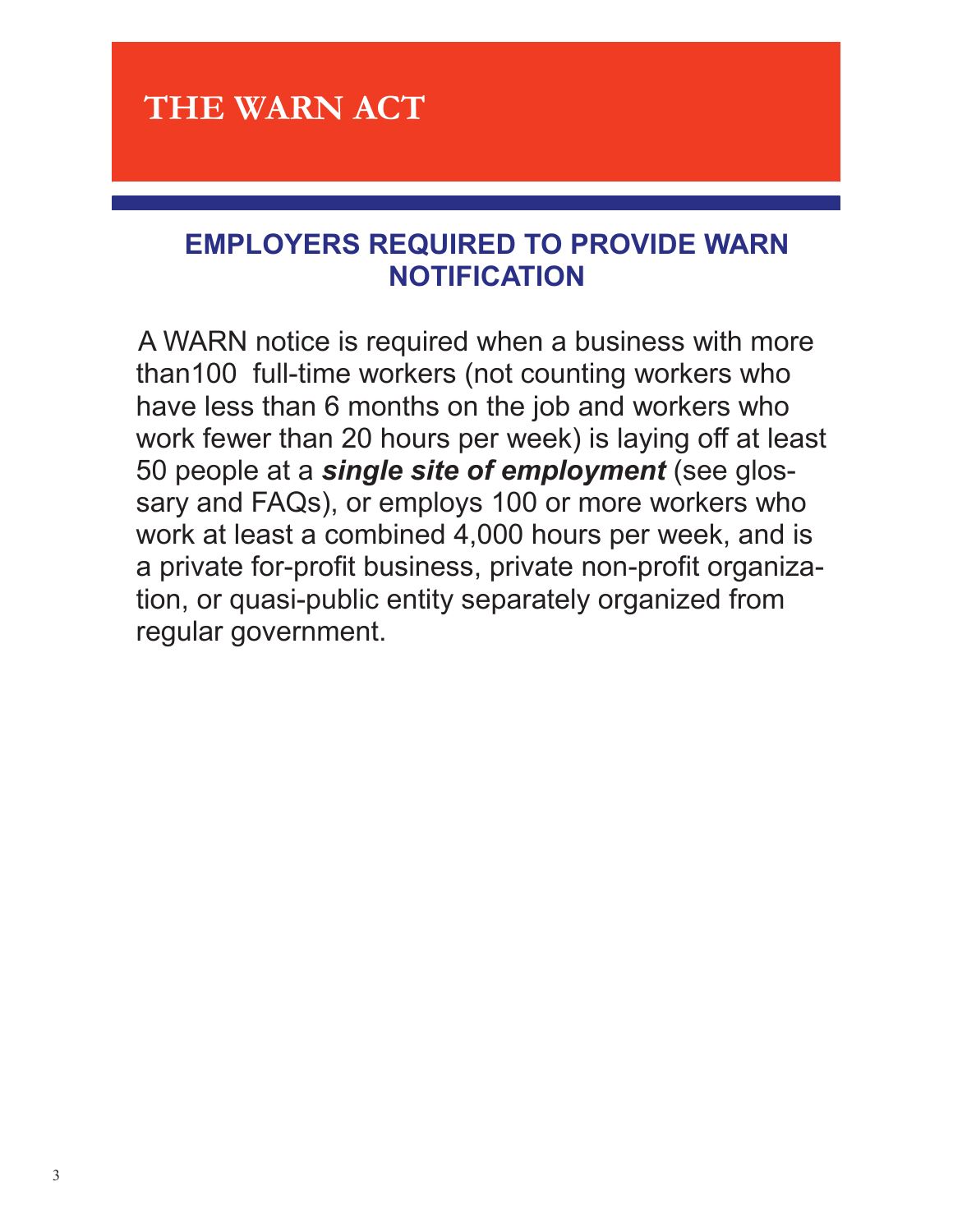# **EMPLOYEES PROTECTED BY WARN**

Affected employees are those who may expect to experience an *employment loss* (see glossary). They may be hourly and salaried workers, including managerial and supervisory employees and non-strikers.

*Affected employees* (see glossary) include:

• Employees who are terminated or laid off for more than 6 months or who have their hours reduced more than 50% in any 6-month period as a result of the plant closing or mass layoff;

• Employees who may reasonably be expected to experience an employment loss as a result of a proposed plant closing or mass lay- off. If the employer has a seniority system that involves *bumping rights* (see glossary and FAQs), the employer should use its best efforts to give notice to the workers who will actually lose their jobs as a result of the system. If that is not possible, then an employer must give notice to the incumbent in the position being eliminated;

• Workers who are on temporary layoff but have a reasonable expectation of recall; this includes workers on workers' compensation, medical, maternity, or other leave; and

• *Part-time workers* (see glossary). (These workers do not count when determining whether there has been a plant closing or mass layoff but they are entitled to receive WARN notice if there is one.)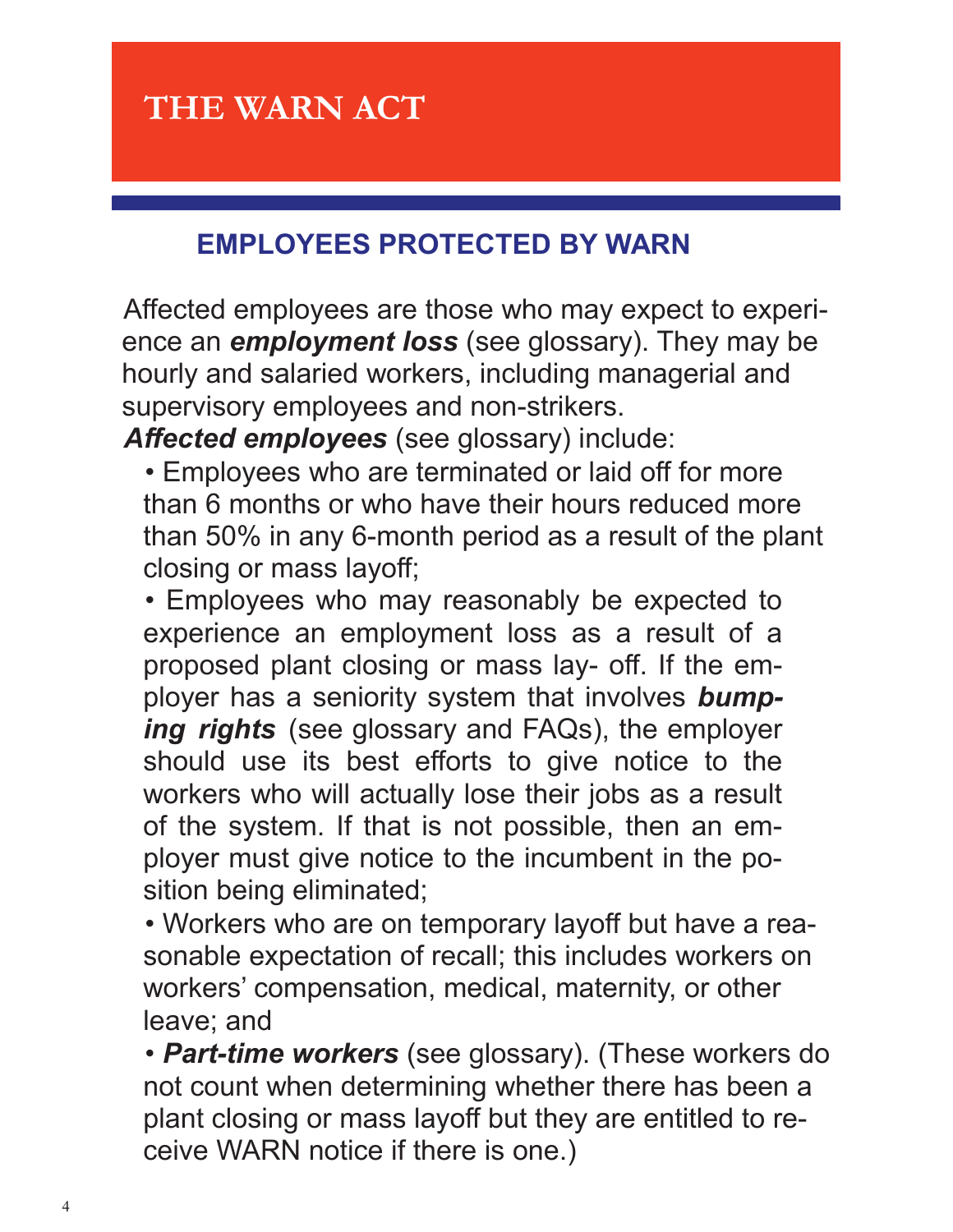# **EMPLOYEES NOT PROTECTED BY WARN**

The following employees are not protected under WARN:

- Strikers, or workers who have been locked out in a labor dispute;
- Workers working on temporary projects or facilities of the business who clearly understand the temporary nature of the work when hired;
- Business partners, consultants, or contract employees assigned to the business but who have a separate employment relationship with another employer and are paid by that other employer, or who are selfemployed; and

Regular federal, state, and local government employees.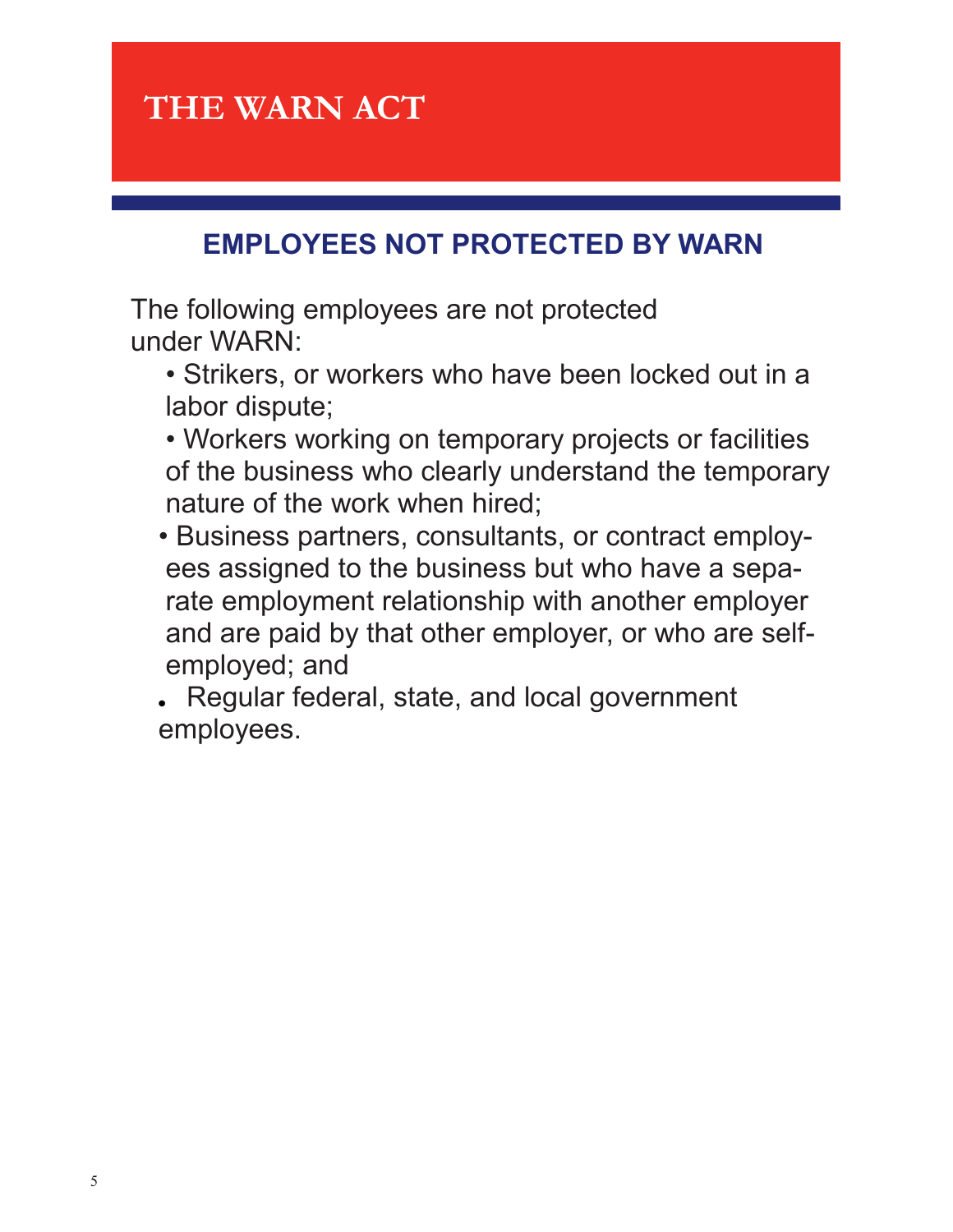# **EMPLOYEES NOT COUNTED UNDER WARN**

When determining whether or not your company's layoff or plant closing falls within the WARN requirements, the following employees are not counted:

- Part-time workers;
- Workers who retire, resign, or are terminated for cause;
- Workers who are offered a transfer to another site of employment within a reasonable commuting distance (see FAQs) if:
- The closing or layoff is a result of a relocation or consolidation of all or part of the employer's business; and
- The transfer involves no more than a 6-month break in employment.
- Workers who are offered a transfer to another site of employment out- side of a reasonable commuting distance if:
- The closing or layoff is a result of a relocation or consolidation of all or part of the employer's business;
- The transfer involves no more than a 6-month break in employment;

and

- The worker accepts the offer within 30 days of the offer or the closing or layoff, whichever is later.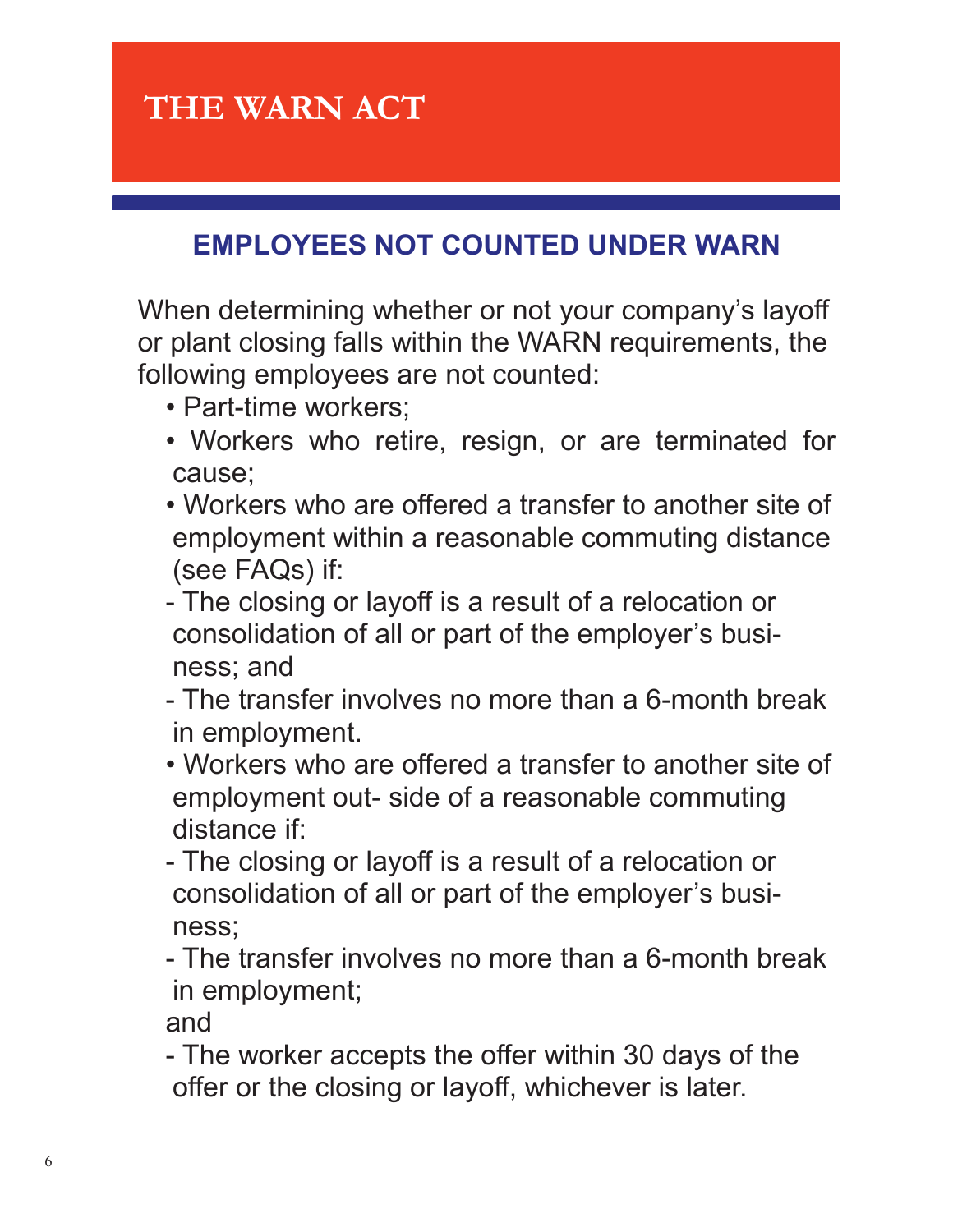# **CIRCUMSTANCES THAT TRIGGER WARN**

WARN is triggered when a covered employer:

• Closes a *facility* or discontinues an *operating unit*  (see glossary) permanently or temporarily, affecting at least 50 employees, not counting part-time workers, at a single site of employment. A plant closing also occurs when an employer closes an operating unit that has fewer than 50 workers but that closing also involves the layoff of enough other workers to make the total number of layoffs 50 or more;

• Lays off more than 500 workers (not counting parttime workers) at a single site of employment during a 30-day period; or lays off 50-499 workers (not counting part-time workers), and these layoffs constitute 33% of the employer's total active workforce (not counting part -time workers) at the single site of employment;

• Announces a temporary layoff of less than 6 months that meets either of the two criteria above and then decides to extend the layoff for more than 6 months. If the extension occurs for reasons that were not reasonably foreseeable at the time the layoff was originally announced, notice need only be given when the need for the extension becomes known. Any other case is treated as if notice was required for the original layoff; or

• Reduces the hours of work for 50 or more workers by more than 50% for each month in any 6 month period. Thus, a plant closing or mass lay- $7 \text{ of } 7$  off need not be permanent to trigger WARN.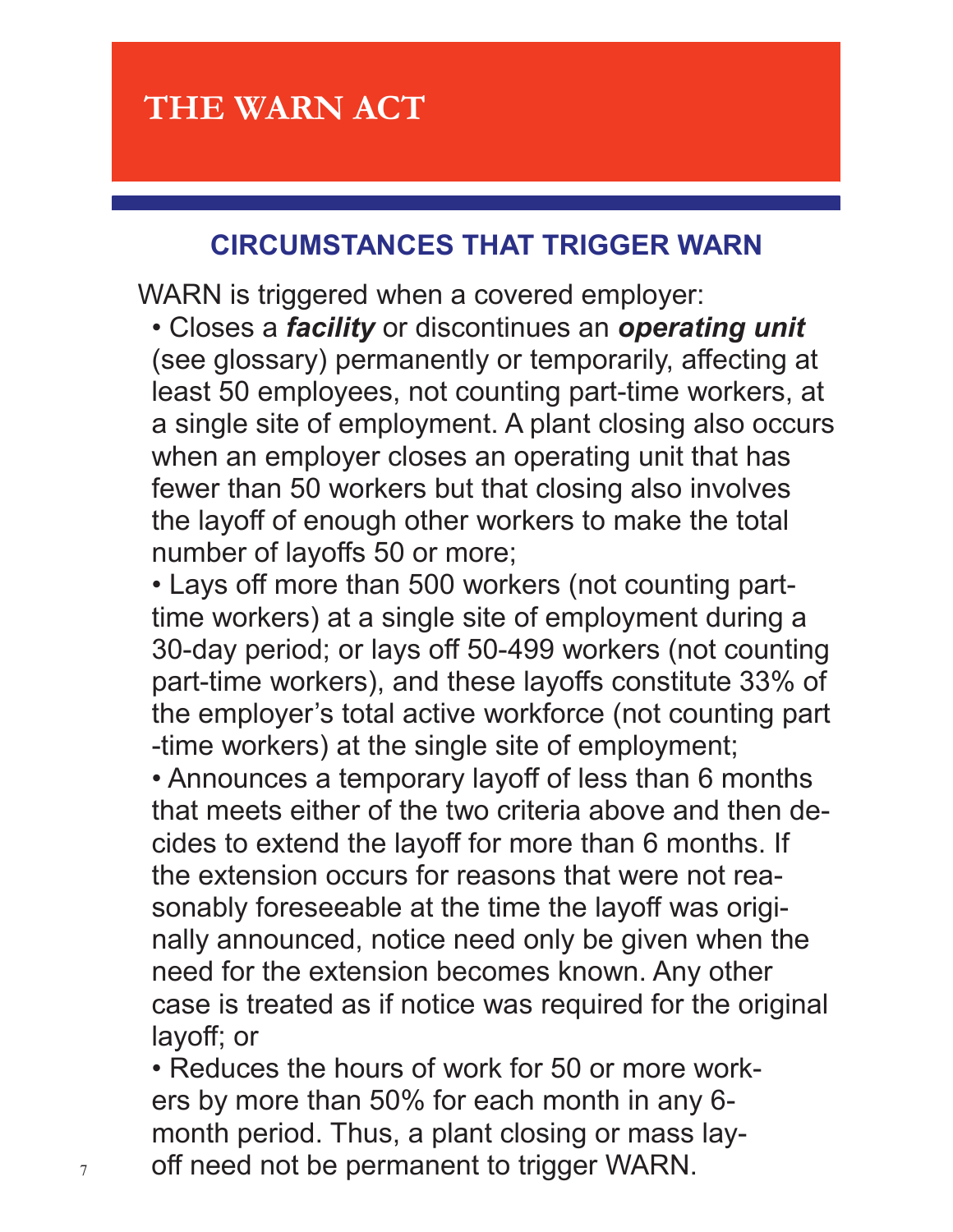### **CIRCUMSTANCES THAT DO NOT TRIGGER WARN**

WARN is not triggered when a covered employer:

- Closes a temporary facility or completes a temporary project, and the employees were hired with the clear understanding that their employment would end with the closing of the facility or the completion of the project; or
- Closes a facility or operating unit due to a strike or lockout and the closing is not intended to evade the purposes of the WARN Act.

WARN is also not triggered when the following various thresholds for coverage are not met:

- If a plant closing or mass layoff results in fewer than 50 people losing their jobs at a single site of employment;
- If 50-499 workers lose their jobs and that number is less than 33% of the employer's total active workforce at a single site;
- If a layoff is for 6 months or less; or
- If work hours are not reduced more than 50% in each month of any 6-month period.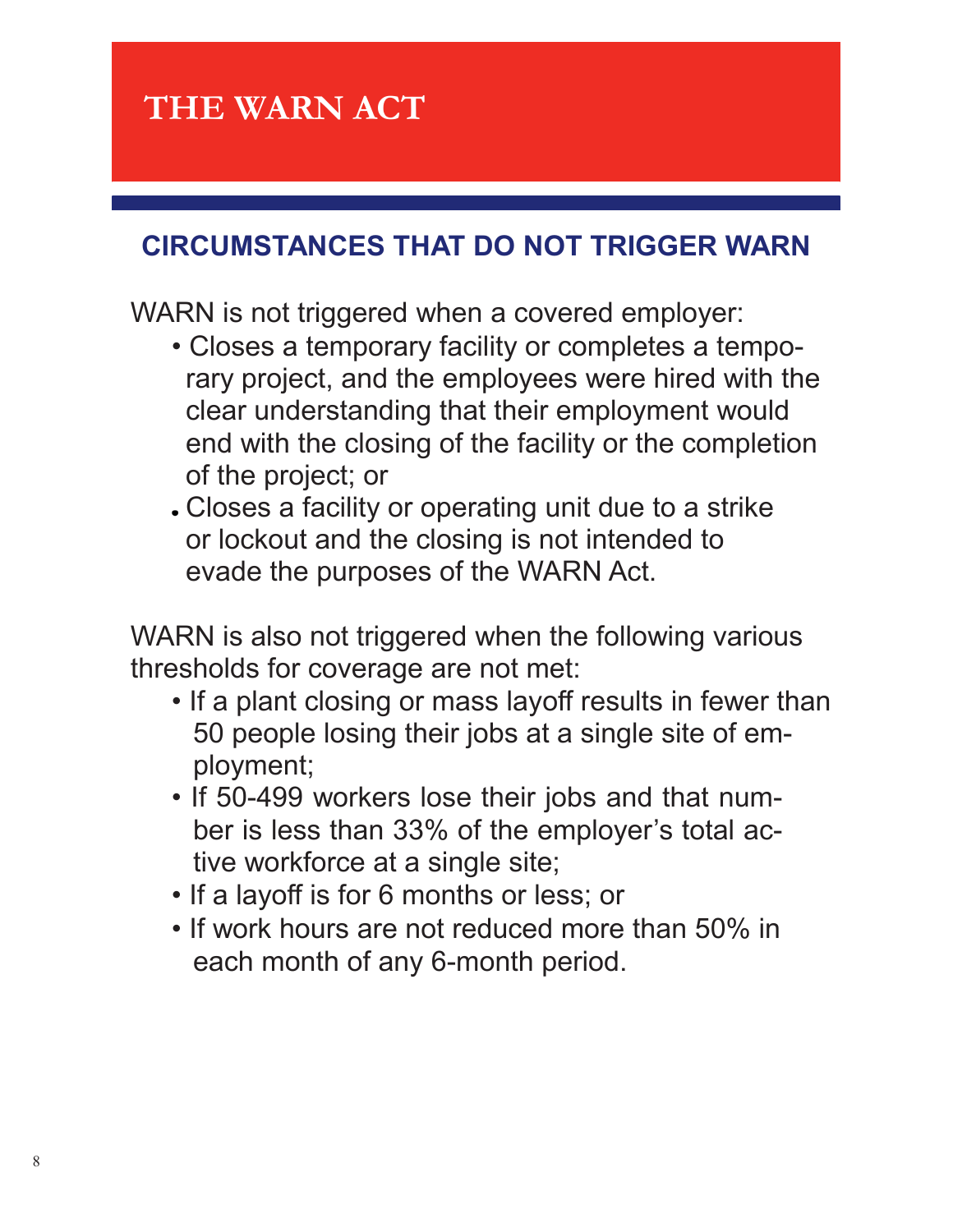### **CALCULATING THE TIMEFRAME TO DETERMINE WHEN WARN NOTICE IS REQUIRED**

WARN looks at the employment losses that occur over a 30-day period. For example, if an employer closes a plant which employs 50 workers and lays off 40 workers immediately, and then lays off the remaining 10 workers 25 days later, that is a covered plant closing.

WARN also looks at the employment losses that occur over a 90-day period. An employer is required to give advance notice if it has a series of small terminations or layoffs, none of which individually would be covered under WARN but which add up to numbers that would require WARN notice. An employer is not required to give notice if it can show that the individual events occurred as a result of separate and distinct actions and causes and are not an attempt to evade WARN.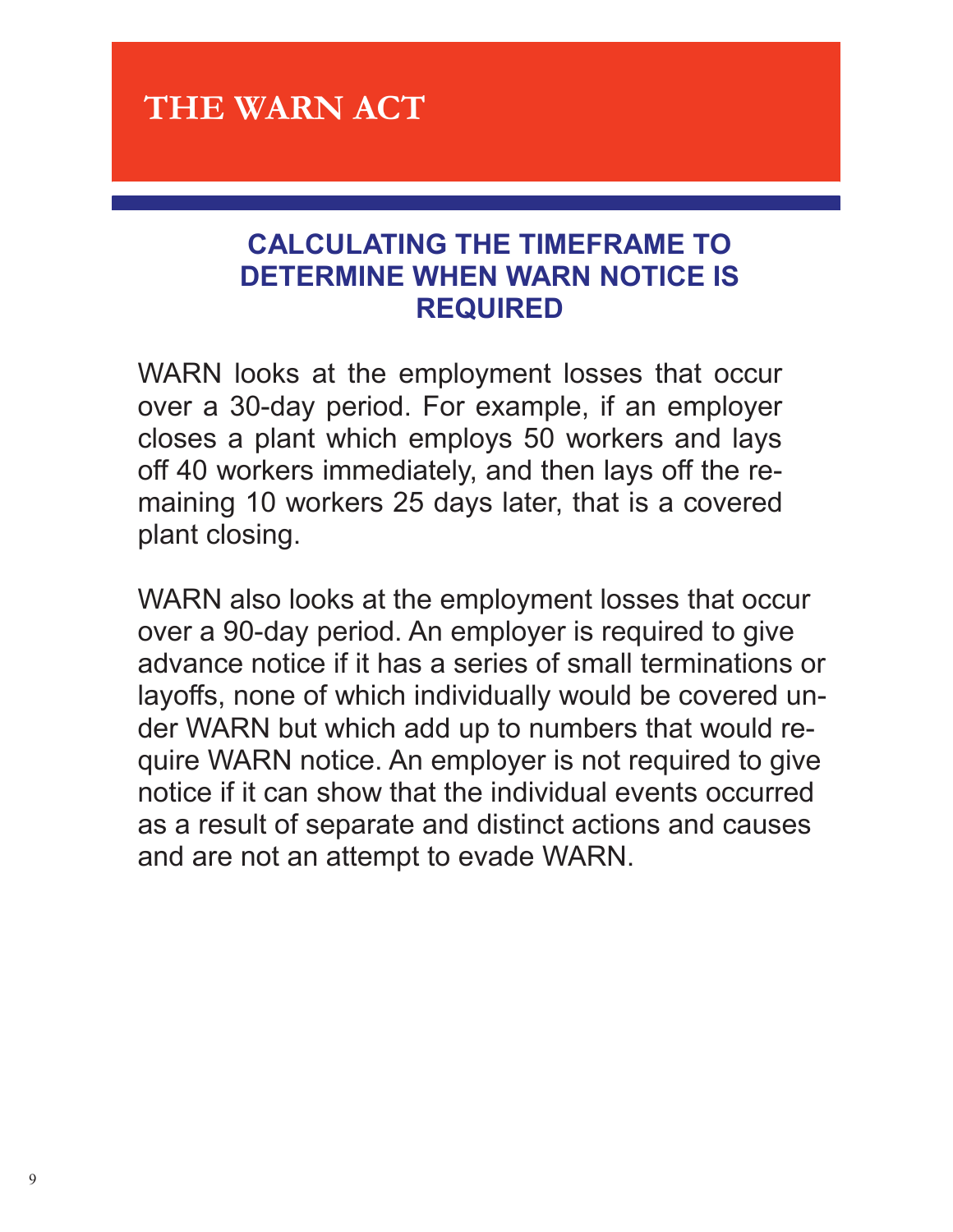### **CALCULATING THE TIMEFRAME TO DETERMINE WHEN WARN NOTICE IS REQUIRED**

The Preamble to the WARN Act regulations gives an example of 90-day aggregation. It suggests that an employer should look ahead and behind 90 days to determine whether separate but related events would trigger cover- age. Below is a specific example of a situation in which 90-day aggregation might apply under WARN.

- DAY 1 Company has 180 employees
- DAY 2 Company terminates 30 employees
- (*150 is now the number for WARN computations)*
- DAY 31 Company terminates 29 employees *(now 121 remaining employees)*
- DAY 60 Company terminates 6 employees *(115 remaining employees)*
- DAY 90 Company terminates 5 employees *(110 remain)*

Assuming no notice was given, the company is liable to all 70 employees who were terminated because the mass layoff threshold has been reached through separate actions that did not occur for separate and distinct causes within this

90-day period. All employees terminated within the 90 days have suffered a mass layoff and are entitled to 60 days' notice before the date of termination. For this purpose, the date on which the company size is measured is Day 1. (Note that aggregation periods are rolling and the second layoff starts a second 90-day period where the  $10$  applicable workforce is 121 workers.)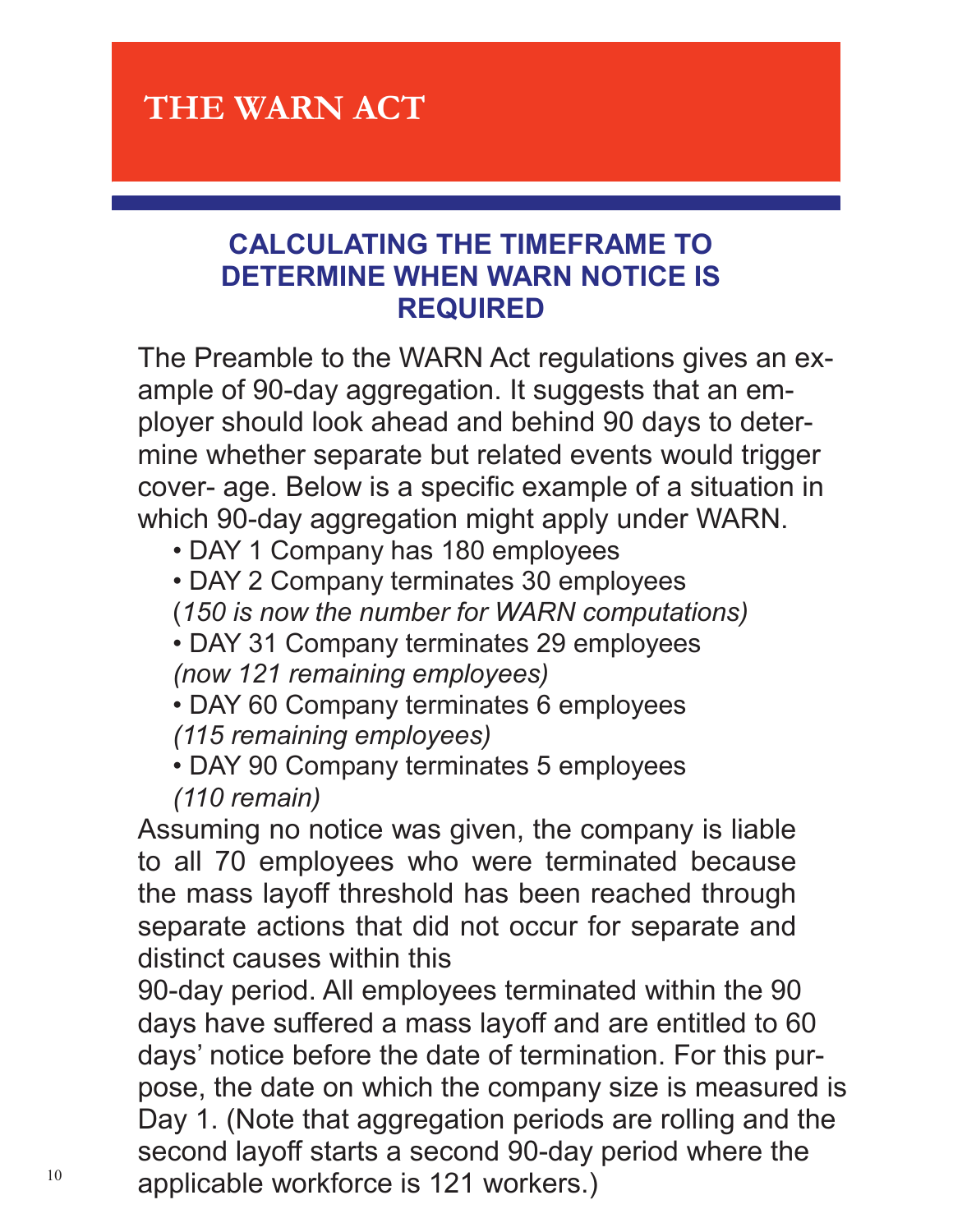# **EXCEPTIONS TO THE 60-DAY NOTICE**

There are three exceptions to the full 60-day notice requirement. However, notice must be provided as soon as is practicable even when these exceptions apply, and the employer must provide a statement of the reason for reducing the notice requirement in addition to fulfilling other notice information requirements. The exceptions are as follows:

- **Faltering company:** When, before a plant closing, a company is actively seeking capital or business and reasonably in good faith believes that advance notice would preclude its ability to obtain such capital or business, and this new capital or business would allow the employer to avoid or postpone a shutdown for a reasonable period;
- **Unforeseeable business circumstances:** When the closing or mass layoff is caused by business circumstances that were not reasonably foreseeable at the time that 60-day notice would have been required (i.e., a business circumstance that is caused by some sudden, dramatic, and unexpected action or conditions outside the employer's control, like the unexpected cancellation of a major order); or
- **Natural disaster:** When a plant closing or mass layoff is the direct result of a natural disaster such as a flood, earthquake, drought, storm, tidal wave, or similar effects of nature. In this case, notice may be given after the event.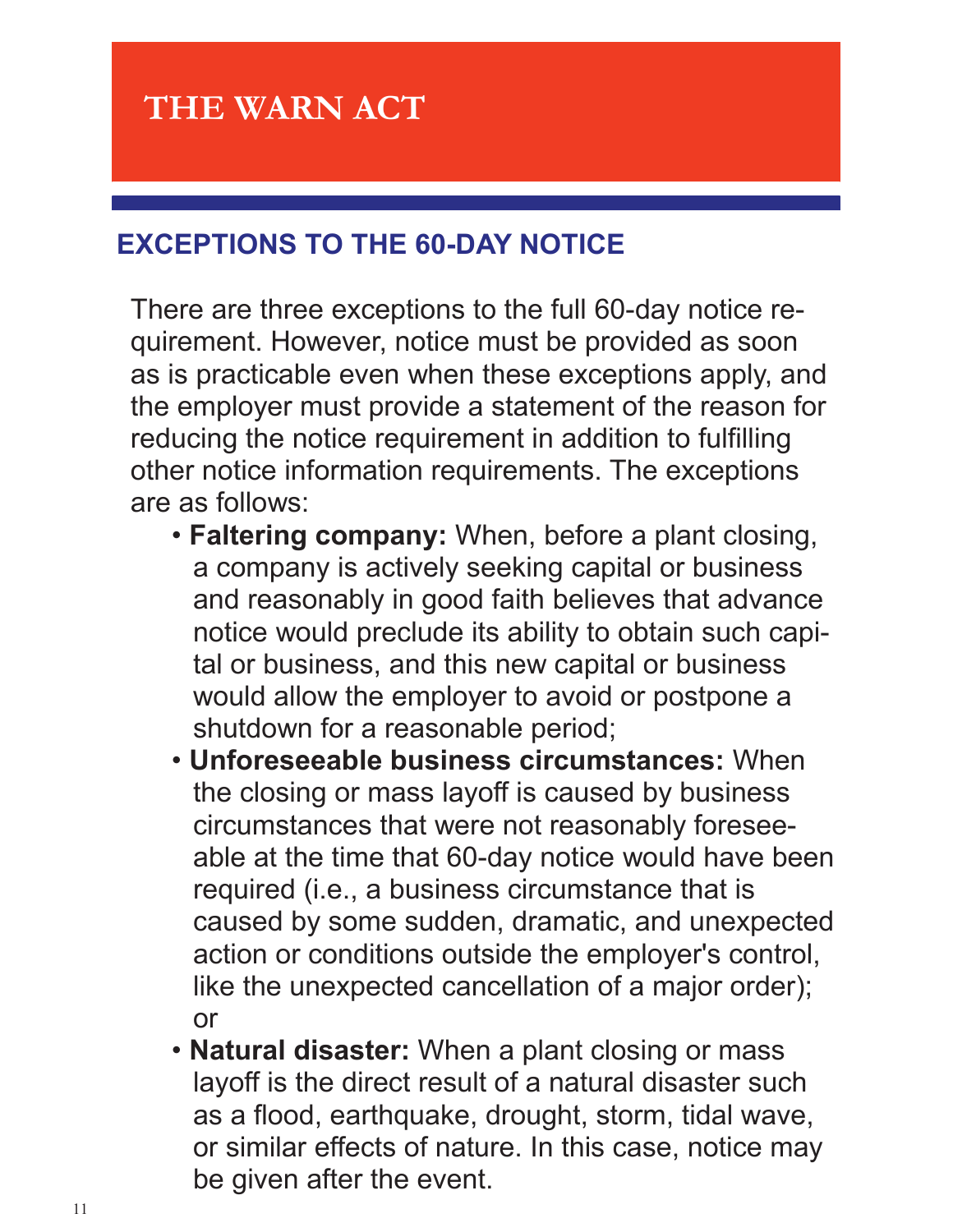# **CONTENTS OF THE NOTICE TO EMPLOYEES WHEN NOT REPRESENTED**

Notice to individual employees must be written in clear and specific language that employees can easily understand and must contain at a minimum the following requirements:

- A statement as to whether the planned action is expected to be permanent or temporary and, if the entire plant is to be closed, a statement to that effect;
- The expected date when the plant closing or mass layoff will commence and the expected date when the individual employee will be separated;
- An indication as to whether or not bumping rights (see FAQs) exist; and
- The name and telephone number of a company official to contact for further information. The notice may include additional information useful to the employees such as available dislocated worker assistance, and, if the planned action is expected to be temporary, the estimated duration, if known.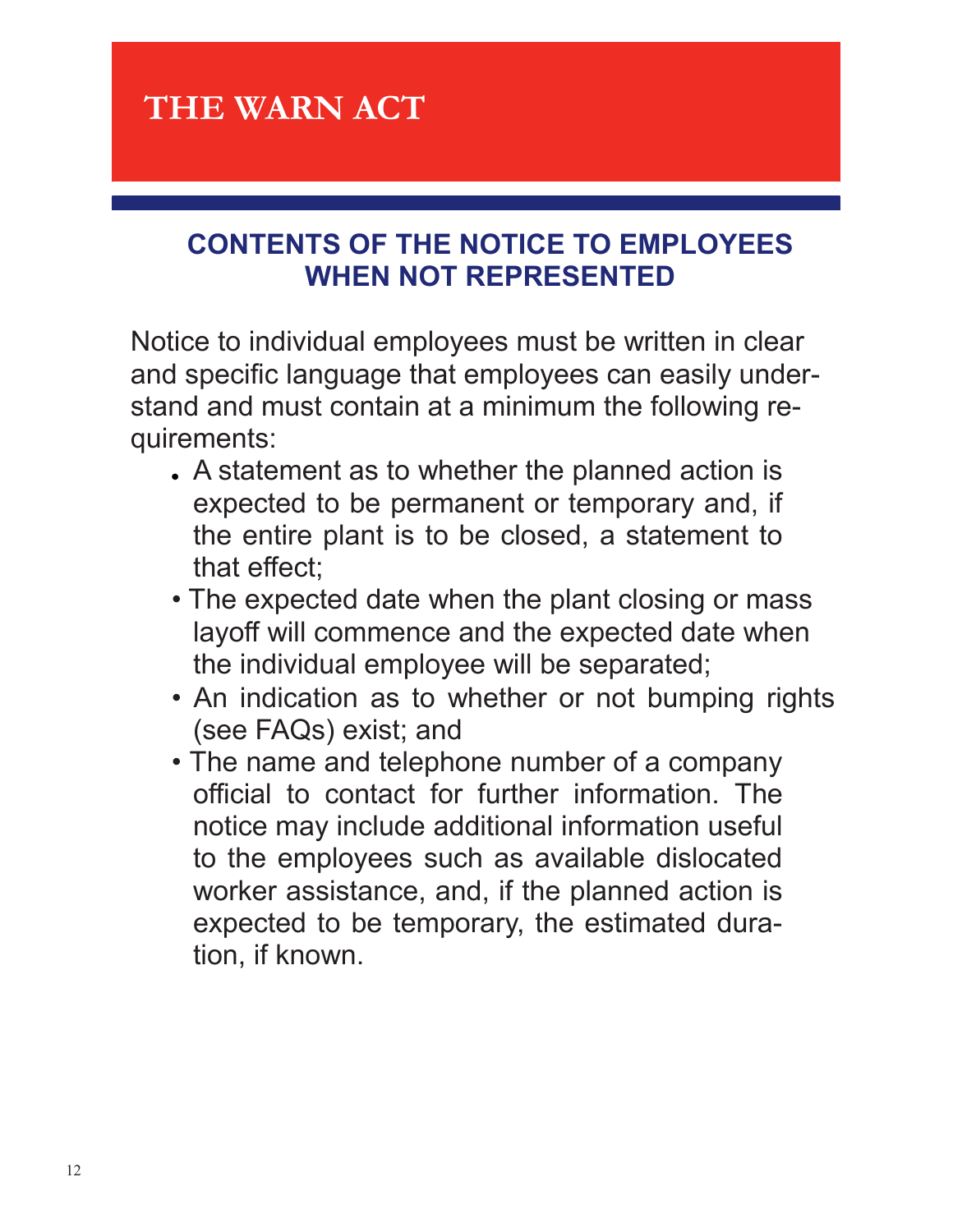### **CONTENTS OF NOTICE TO THE DISLOCATED WORKER UNIT AND THE LOCAL CHIEF ELECTED OFFICIAL**

Advance notice should be given to the State Rapid Response Dislocated Worker Unit as well as to the chief elected official of the local government where the closing or mass layoff is to occur. If there is more than one such unit, the "tiebreaker" is the local government to which the employer paid the most taxes in the preceding year. However, if many affected employees live in nearby local government jurisdictions, it is also helpful to provide notice to those additional local governments so that coordinated planning of services for those employees to be laid off may begin quickly.

Notice to the State Rapid Response Dislocated Worker Unit and the local chief elected official must contain at a minimum:

- The name and address where the mass layoff or plant closing is to occur, along with the name and telephone number of a company con- tact person who can provide additional information;
- An explanation of whether the employment loss will be temporary or permanent, and whether the entire plant is being closed;
- The expected date of the first job losses, along with a schedule of any further employment reductions;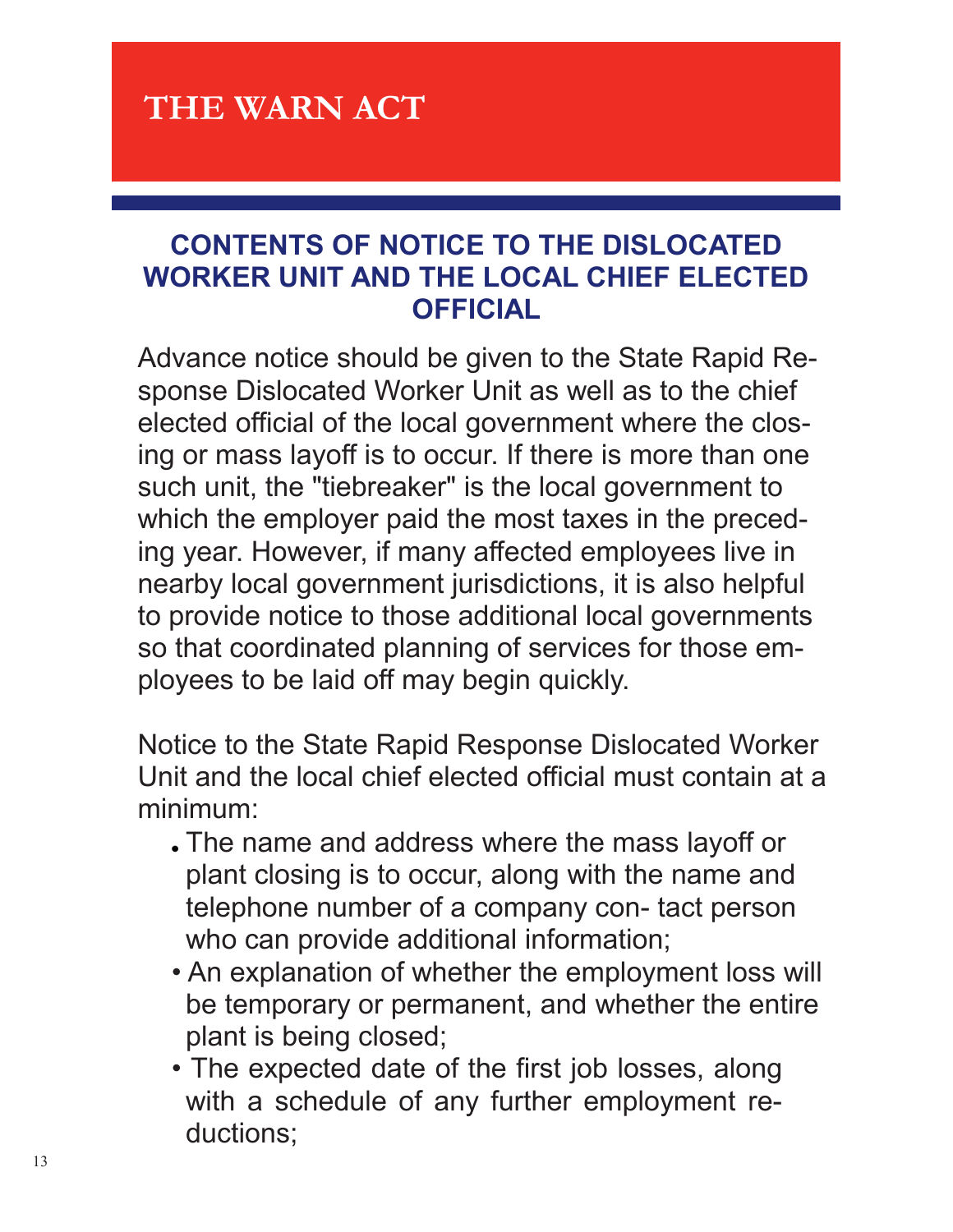### **CONTENTS OF NOTICE TO THE DISLOCATED WORKER UNIT AND THE LOCAL CHIEF ELECTED OFFICIAL**

- The job titles of positions that will be affected and the name of affected employees in each job category;
- A statement of bumping rights, if any exist; and
- The name of each union/employee representative and the name and address of the chief elected officer of each union.

The WARN regulations also allow employers to provide alternative notice to the State Rapid Response Dislocated Worker Unit and the chief local elected official. The alternative form must be a written notice that provides the following information:

- The name and address of the employment site where the plant closing or mass layoff will occur;
- The name and telephone number of a company official to contact for further information;
- The expected date of separation; and
- The number of affected employees.

Employers who choose to provide the alternative form of notice must keep accessible all other information outlined above and provide it to the State Rapid Response Dislocated Worker Unit and local government upon request. Any failure to provide this additional information  $_{14}$  will be deemed a failure to give required WARN notice.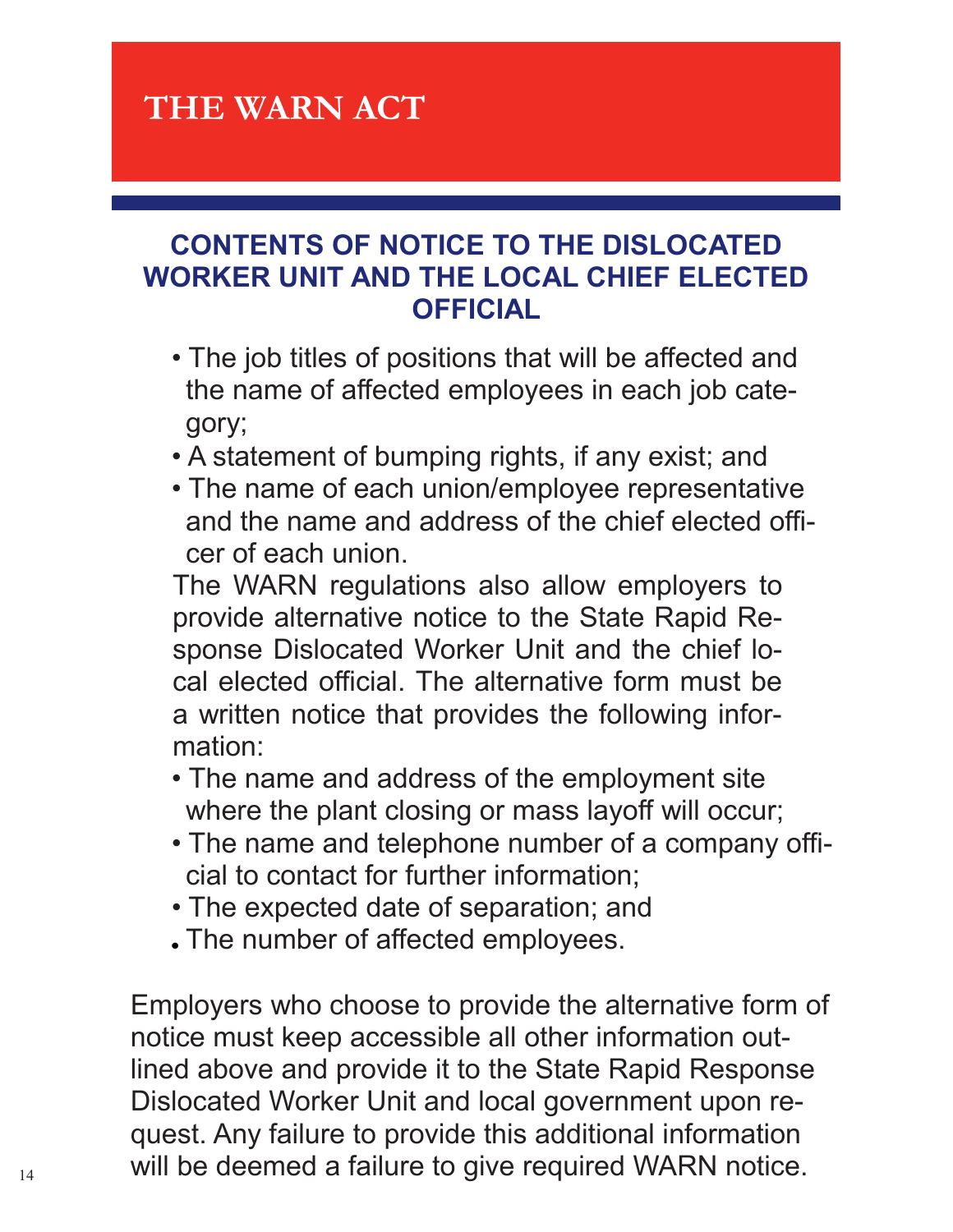# **WHAT THE NOTICE TO THE UNION REPRESENATIVE MAY CONTAIN**

Notice to the bargaining agent/chief elected officer of each affected union or local union official must contain at a minimum the following information:

- The name and address where the mass layoff or plant closing is to occur, along with the name and telephone number of a company contact person who can provide additional information;
- A statement as to whether the planned action is expected to be permanent or temporary and, if the entire plant is to be closed, a statement to that effect;
- The expected date of the first separation and the anticipated schedule for making separations; and
- The job titles of positions to be affected and the name of affected employees in each job classification.

The notice may include additional information useful to the employees such as available dislocated worker assistance, and, if the planned action is expected to be temporary, the estimated duration, if known.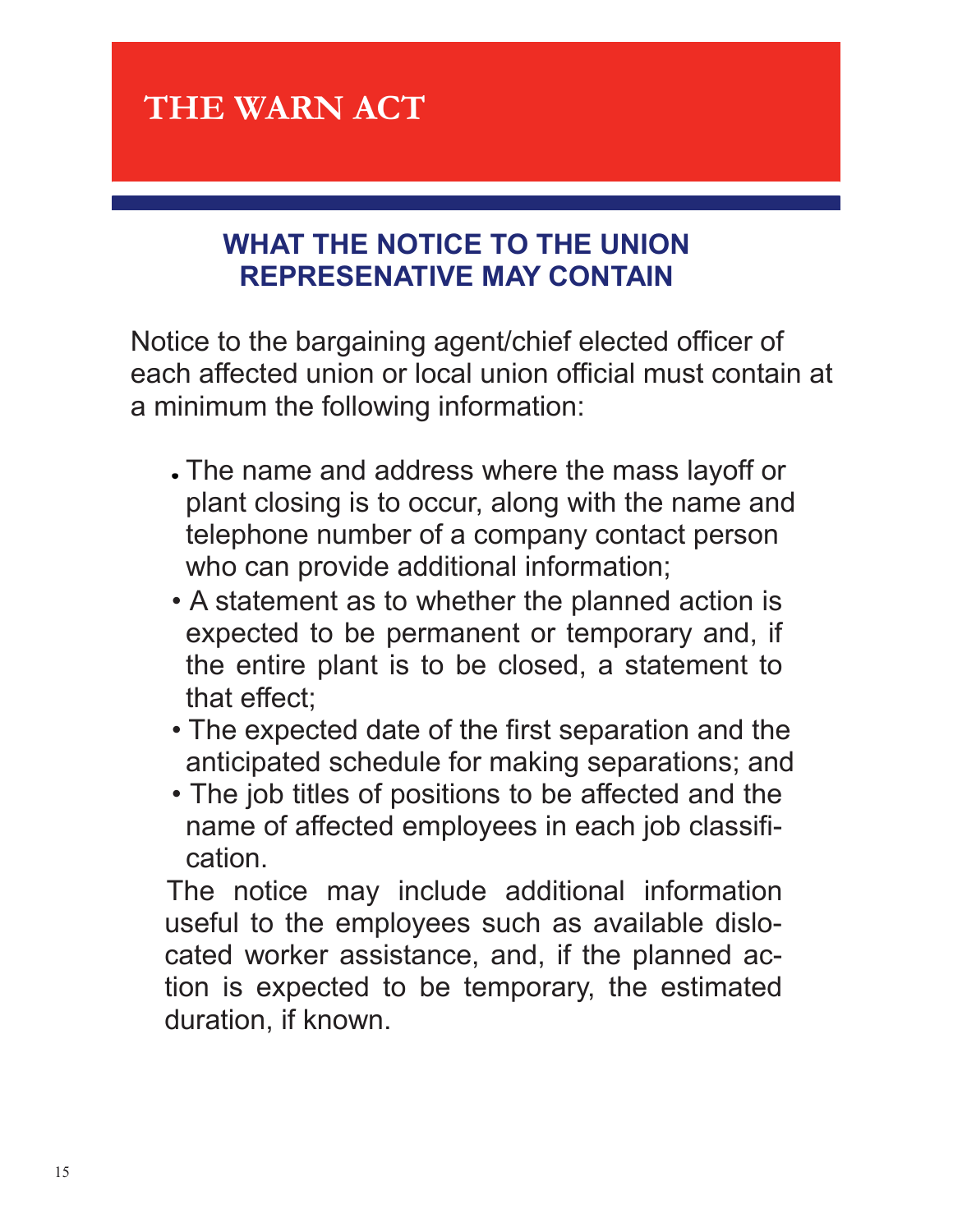### **DATES OF TERMINATION/LAYOFF**

The WARN regulations recognize that it may not always be possible to identify, 60 days in advance, the exact date a termination or layoff will occur. WARN notice may identify a two-week (14-day) period during which terminations/layoffs will take place.

### **ERRORS IN THE NOTICE**

Notices should be as accurate as possible since employees rely on them for their own planning. However, minor or inadvertent errors in the notice or errors that occur because circumstances change during the 60-day notice period do not violate WARN.

### **EXTENSION OF NOTICE**

Additional notice is required when the date or schedule of dates of a planned plant closing or mass layoff is extended beyond the date or the ending date of any 14-day period announced in the original notice as follows:

• If the employment action is postponed for less than 60 days, additional notice should be given as soon as possible and should include reference to the earlier notice, the new action date, and the reason for the postponement. The notice need not be formal but should be given in a manner that will provide the information to all affected employees; or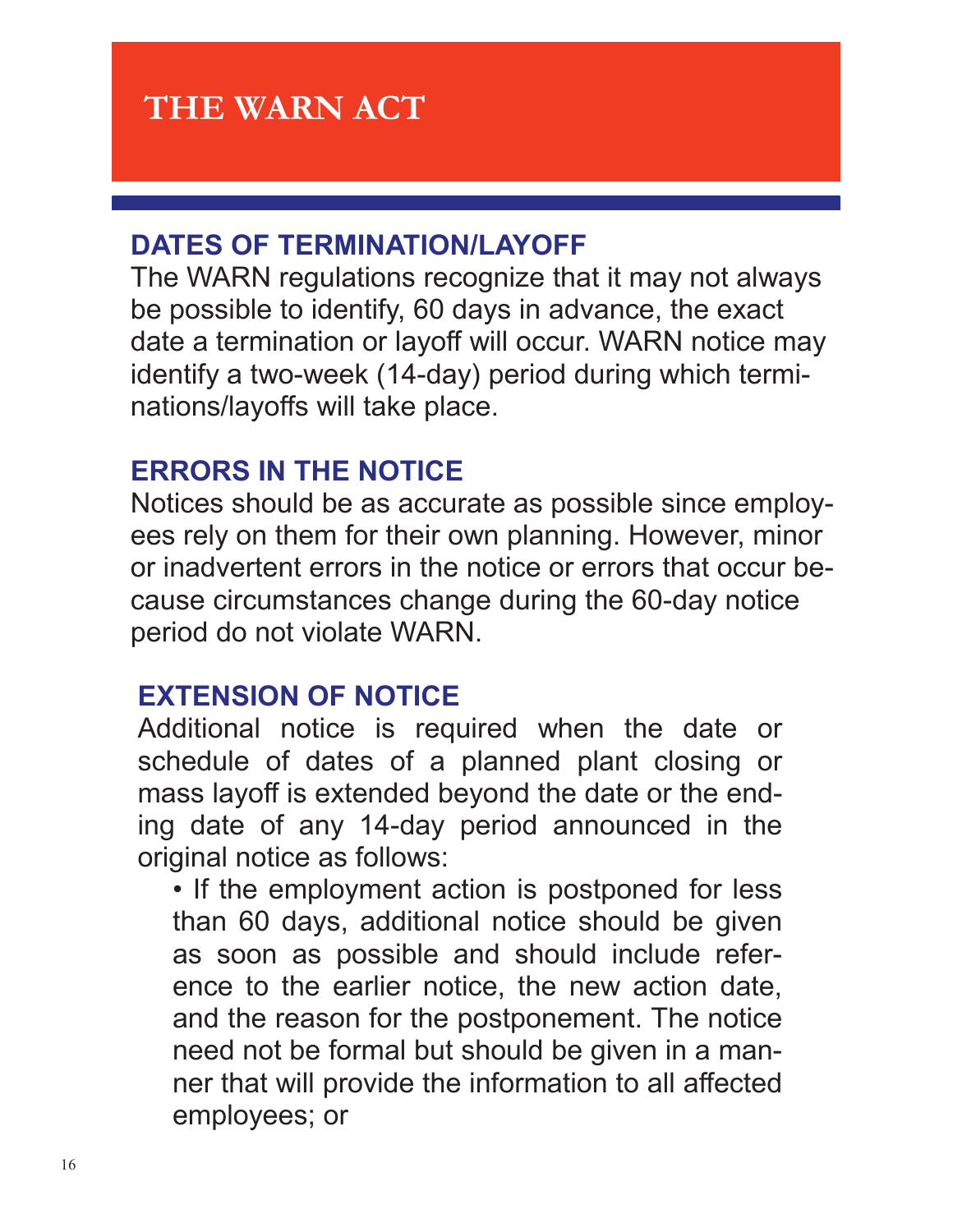• If the postponement is for 60 days or more, a new notice is required.

Routine periodic notice, given whether or not a plant closing or mass layoff is impending and with the intent to evade specific notice as required by WARN, is not acceptable.

# **SERVING NOTICE**

An employer may use any reasonable method of delivery designed to ensure receipt of the written notice at least 60 days before separation. However, preprinted notices regularly included in each employee's paycheck or pay envelope and verbal notices do not meet the WARN Act requirements.

# **SALE OF A BUSINESS**

When all or part of a business is sold, even if it is an asset sale, WARN applies. If a covered plant closing or mass layoff occurs, the employer—the seller or buyer responsible for giving notice depends on when the event occurs. The seller must give notice for a covered plant closing or mass lay- off that occurs before the sale becomes effective. The buyer must give notice for a covered plant closing or mass layoff that occurs after the sale becomes effective (see FAQs). Employees of the seller automatically become employees of the buyer for purposes of WARN. That means that even though there is a technical termination of employment when employees stop working for the seller and start working for the  $_{17}$  buyer, the technical termination does not trigger WARN.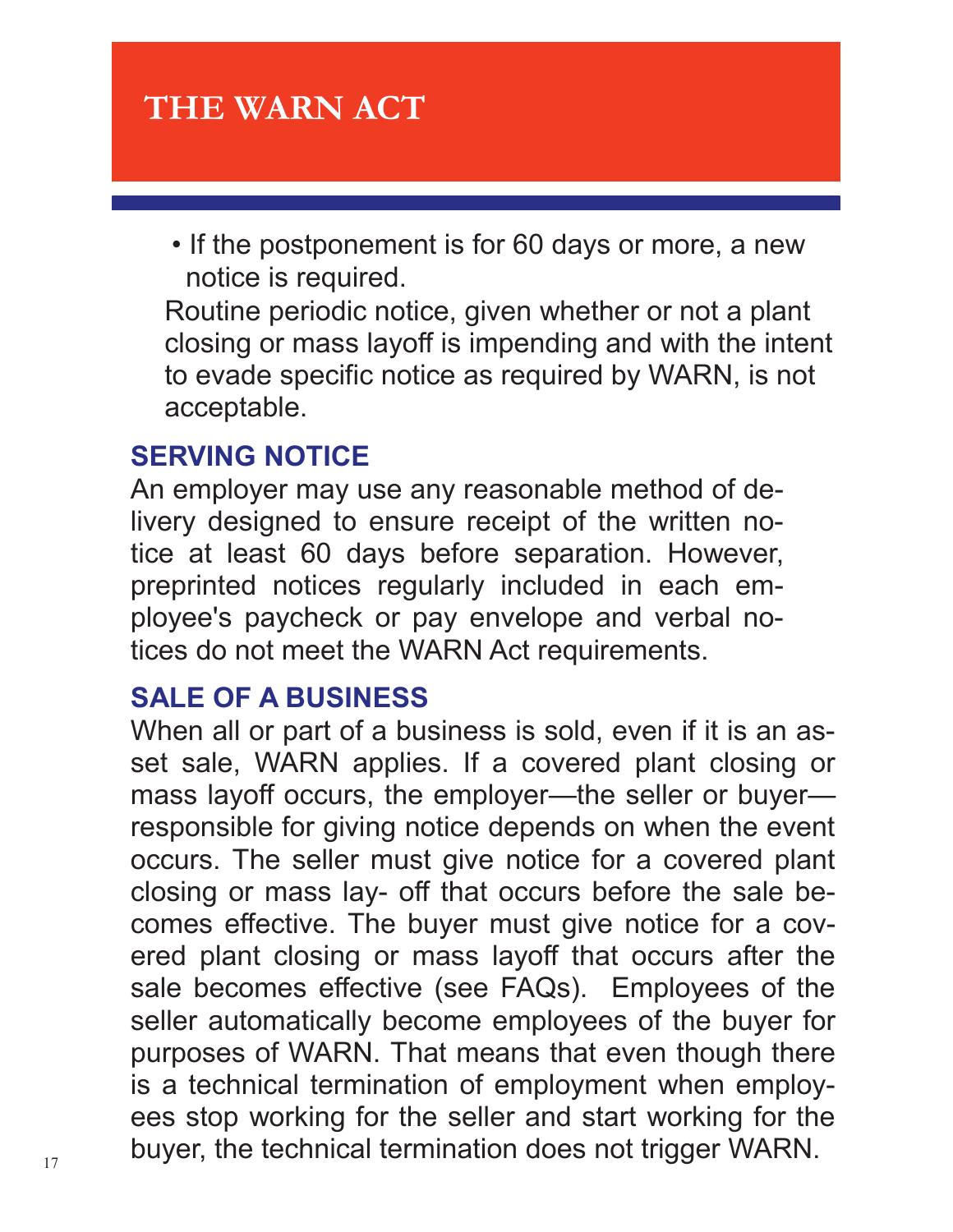# **PENALTIES FOR VIOLATING WARN**

An employer who violates WARN is liable to each affected employee for an amount equal to back pay and benefits for the period of violation, up to 60 days. This liability may be reduced by any wages the employer pays over the notice period. WARN liability may also be reduced by any voluntary and unconditional payment not required by a legal obligation.

An employer who fails to provide notice as required to a unit of local government is subject to a civil penalty not to exceed \$500 for each day of violation. The penalty may be avoided if the employer satisfies its liability to each affected employee within three weeks after the closing. In any suit, the court, in its discretion, may allow the prevailing party a reasonable attorney's fee as part of the costs.

#### **WARN ENFORCEMENT**

WARN is enforced through the U.S. District Courts, as provided in section 5 of the Act. Workers, their representatives, and units of local government may bring individual or class action suits against employers believed to be in violation of the Act. The U.S. Department of Labor has no authority or legal standing in any enforcement action and cannot provide specific binding or authoritative advice or guidance about individual situations. The Department provides assistance in understanding the law and regulations to individuals, firms, and communities.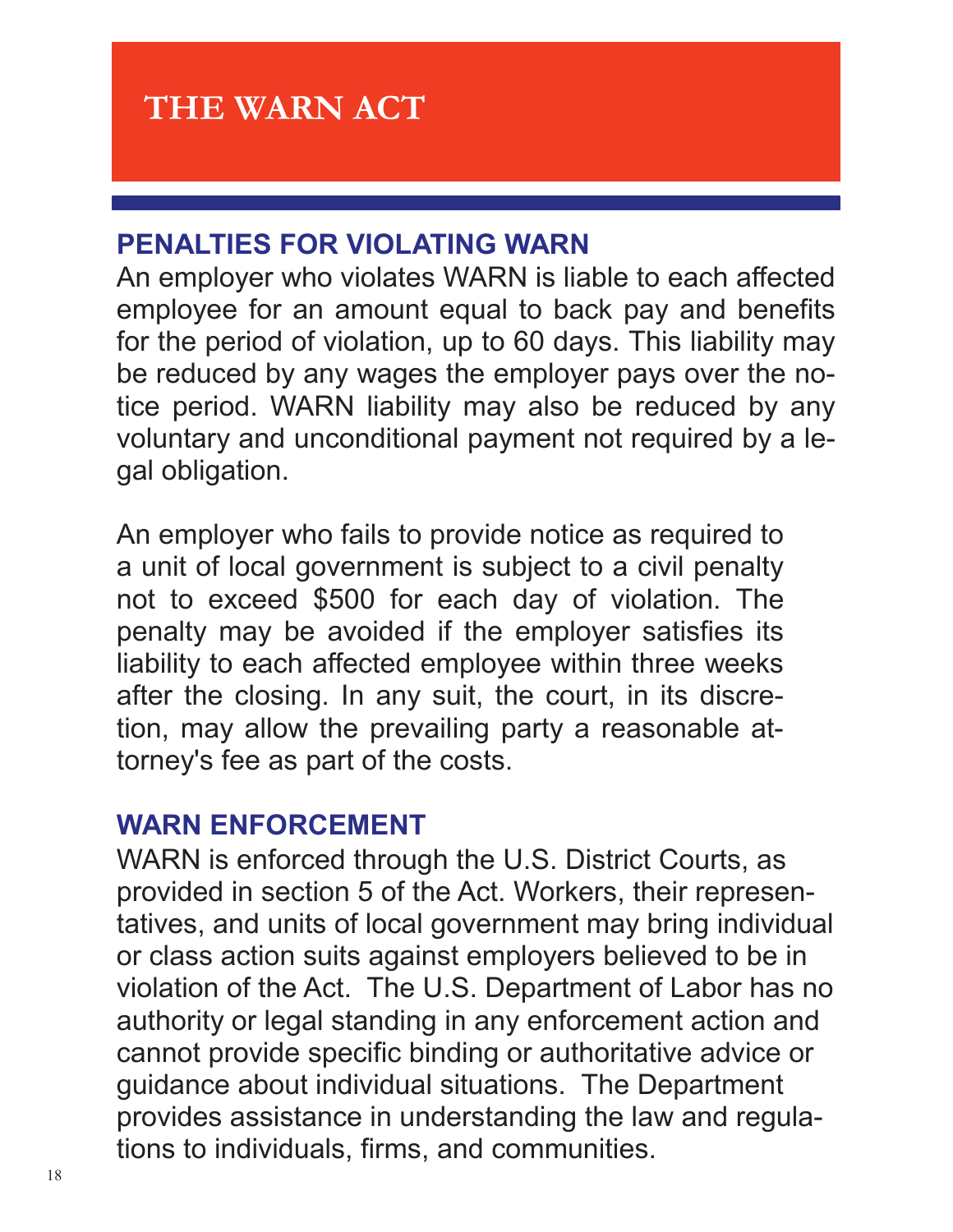# **HOW TO OBTAIN A COPY OF THE WARN ACT AND REGULATIONS**

The specific requirements of WARN may be found in the Act itself, Public Law 100-379 (29 U.S.C § 2101, et seq.). The U.S. Department of Labor published final regulations on April 20, 1989, in Volume 54 of the Federal Register, pages 16042 to 16070 (54 FR 16042). The regulations appear at 20 CFR Part 639.

The text of this brochure can be seen at the following-Web site: *www.doleta.gov/programs/factsht/ warn.asp* 

For more detailed information on WARN, please visit the U.S. Department of Labor's Employment Laws Assistance for Workers and Small Businesses (elaws) Web site at *www.dol.gov/elaws/*. This site is currently under development and is expected to be available in 2003. General questions about the WARN law and regulations may be addressed to:

# **U.S. DEPARTMENT OF LABOR**

Employment and Training Administration 200 Constitution Avenue, N.W. Washington, DC 20210 (202) 693-3519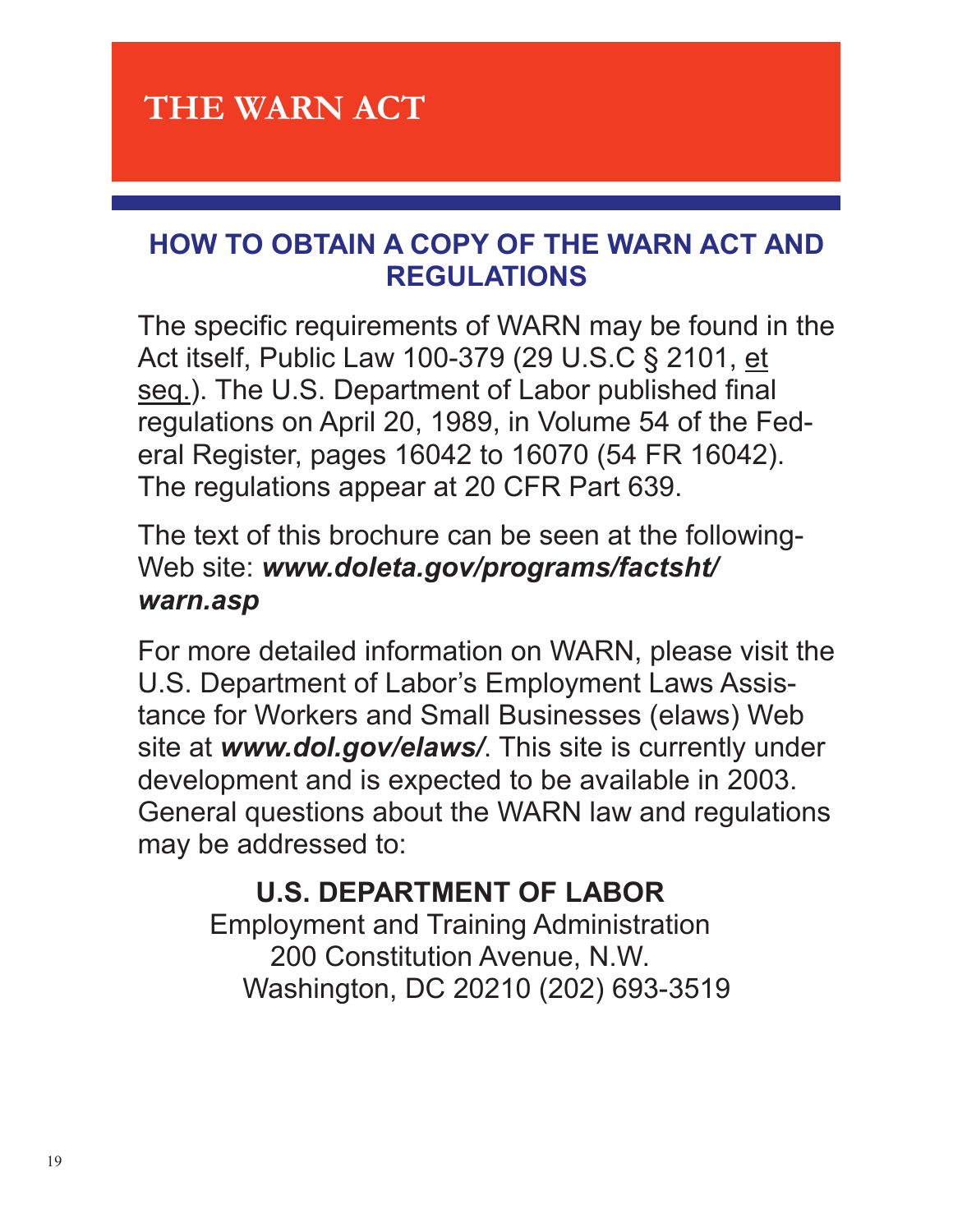

For information regarding how to contact your State Rapid Response Dislocated Worker Unit, call the National Toll-Free Help Line:

> **1 -877-US-2JOBS**  or visit *www.doleta.gov/layoff*  and go to the Employers page.

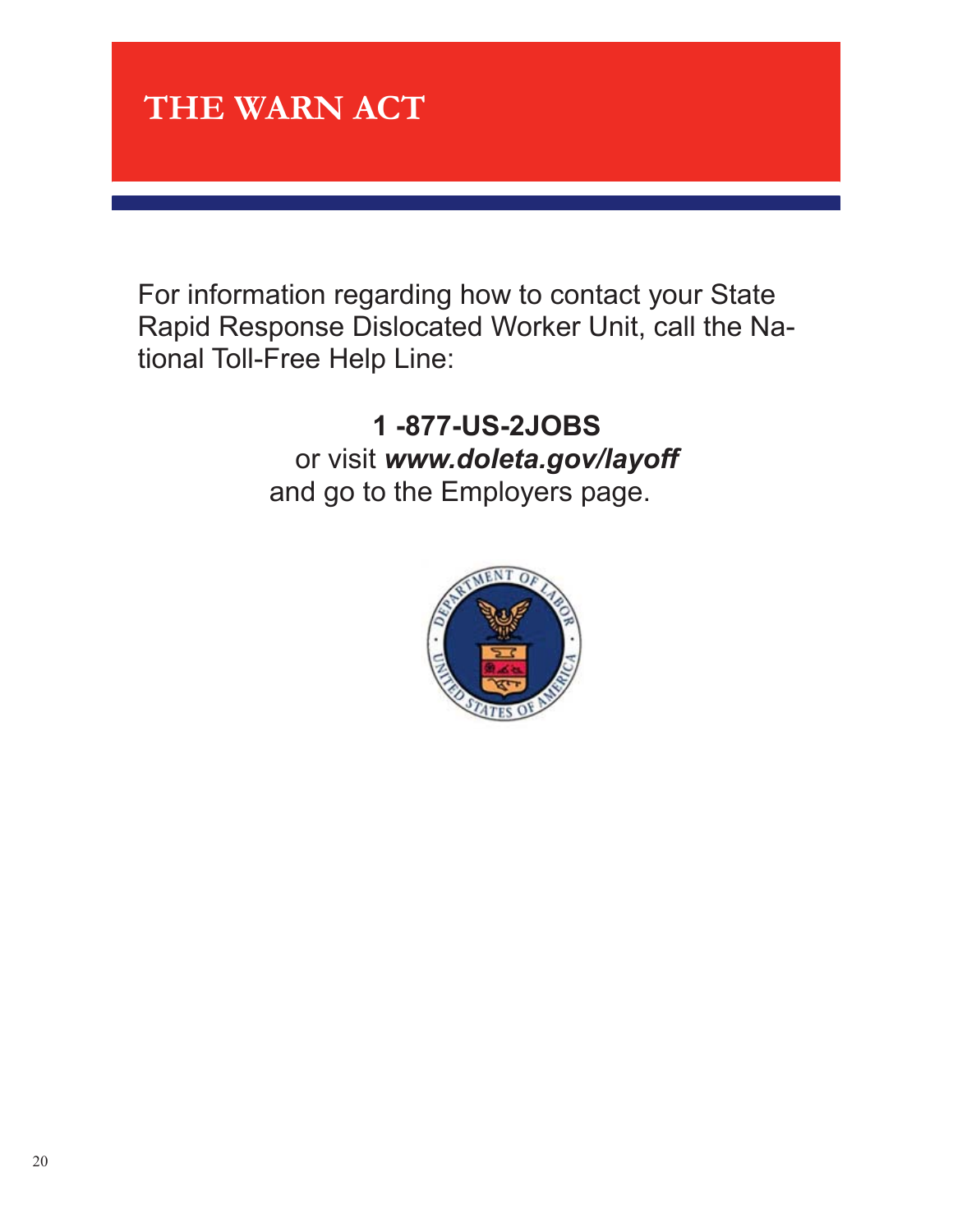The following responses represent the U.S. Department of Labor's best reading of the WARN Act and regulations. Employers should be aware that the U.S. Federal Court solely enforces the Act and these answers are not binding on the courts.

### **OTHER LAWS AND CONTRACTS**

**Does WARN replace other notice laws or contracts?**  The provisions of WARN do not supersede any laws or collective bargaining agreements that provide for additional notice or additional rights and remedies. If another law or agreement provides for a longer notice period, WARN notice runs concurrently with that additional notice period. Collective bar- gaining agreements may be used to clarify or amplify the terms and conditions of WARN but may not reduce WARN rights. For example, if a collective bargaining agreement provides for an employer to issue written notice to the union 75 days in advance of anticipated layoffs, the provision will satisfy the WARN requirement for 60-day advance notice. On the other hand, if a collective bargaining agreement provides a 45-day notice period, the WARN requirement for 60 days' notice supersedes that provision.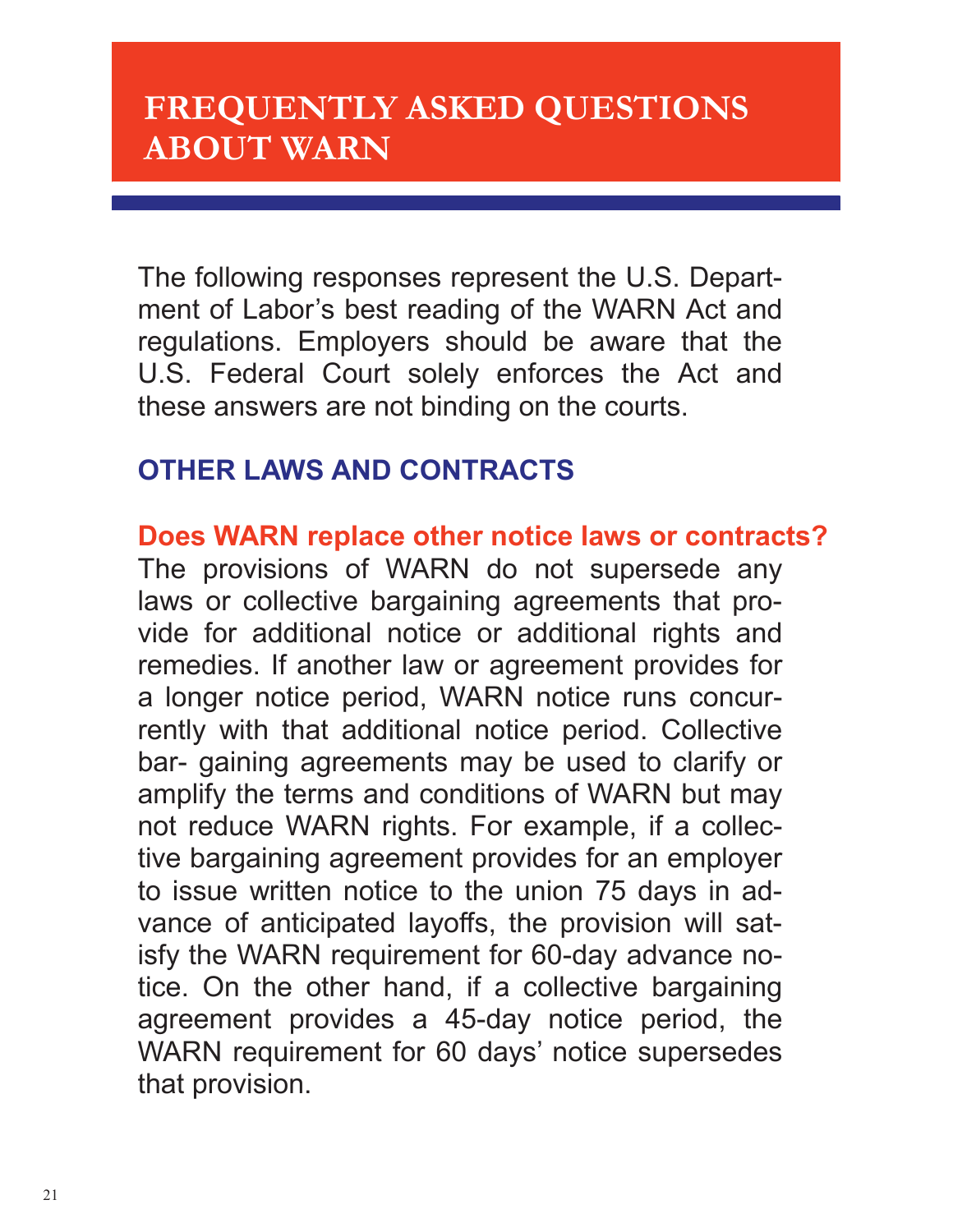# **EMPLOYER PROHIBITED FROM ORDERING A PLANT CLOSING**

### **Can an employer be forced to keep a plant open or retain employees?**

No. Employers cannot be required by the WARN Act to refrain from closing a plant, relocating operations, or implementing layoffs. An employer can only be required to give a 60-day advance notice or provide back pay and benefits to the affected employees for each day that the employer failed to give notice, up to the required 60 days. The law at section 5(b) specifically states, "a Federal court shall not have authority to enjoin a plant closing or mass lay- off." There is no injunctive relief available under the Act.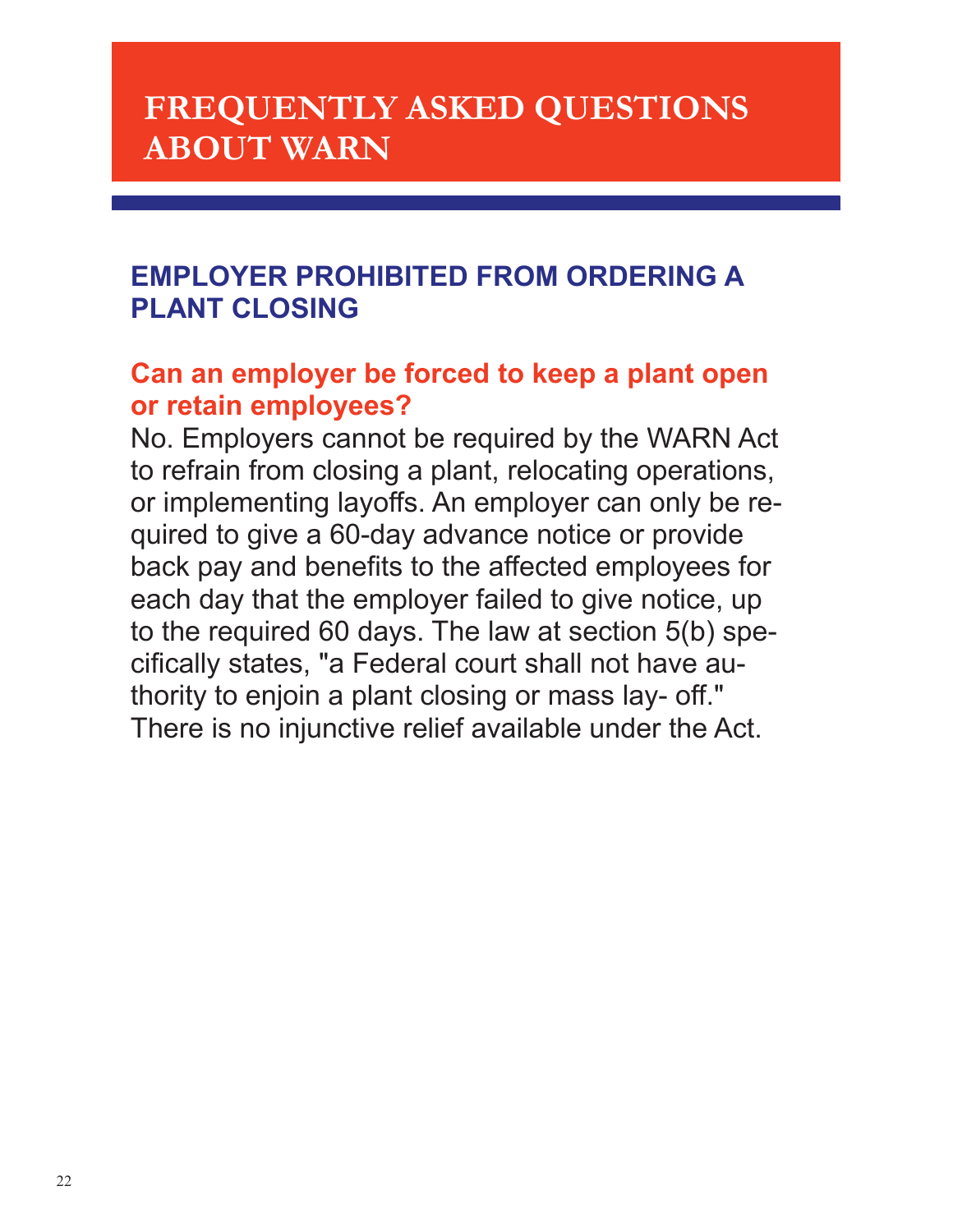# **LABOR DISPUTES, STRIKES, AND LOCKOUTS**

#### **Is a labor dispute—a strike by a union or a lockout by management—considered a mass layoff under WARN?**

No. An employer does not need to provide notice to strikers or to workers who are part of the bargaining unit(s) and are involved in the labor negotiations that led to a lockout when the strike or lockout is equivalent to a plant closing or mass layoff. Non-striking employees who experience an employment loss as a direct or indirect result of a strike and workers who are not part of the bargaining unit(s) that are involved in the labor negotiations that led to a lockout are still entitled to advance notice.

The Act specifically states that WARN does not affect employers' or employees' rights and responsibilities under the National Labor Relations Act. An employer does not need to give notice when permanently replacing a person who is an "economic striker."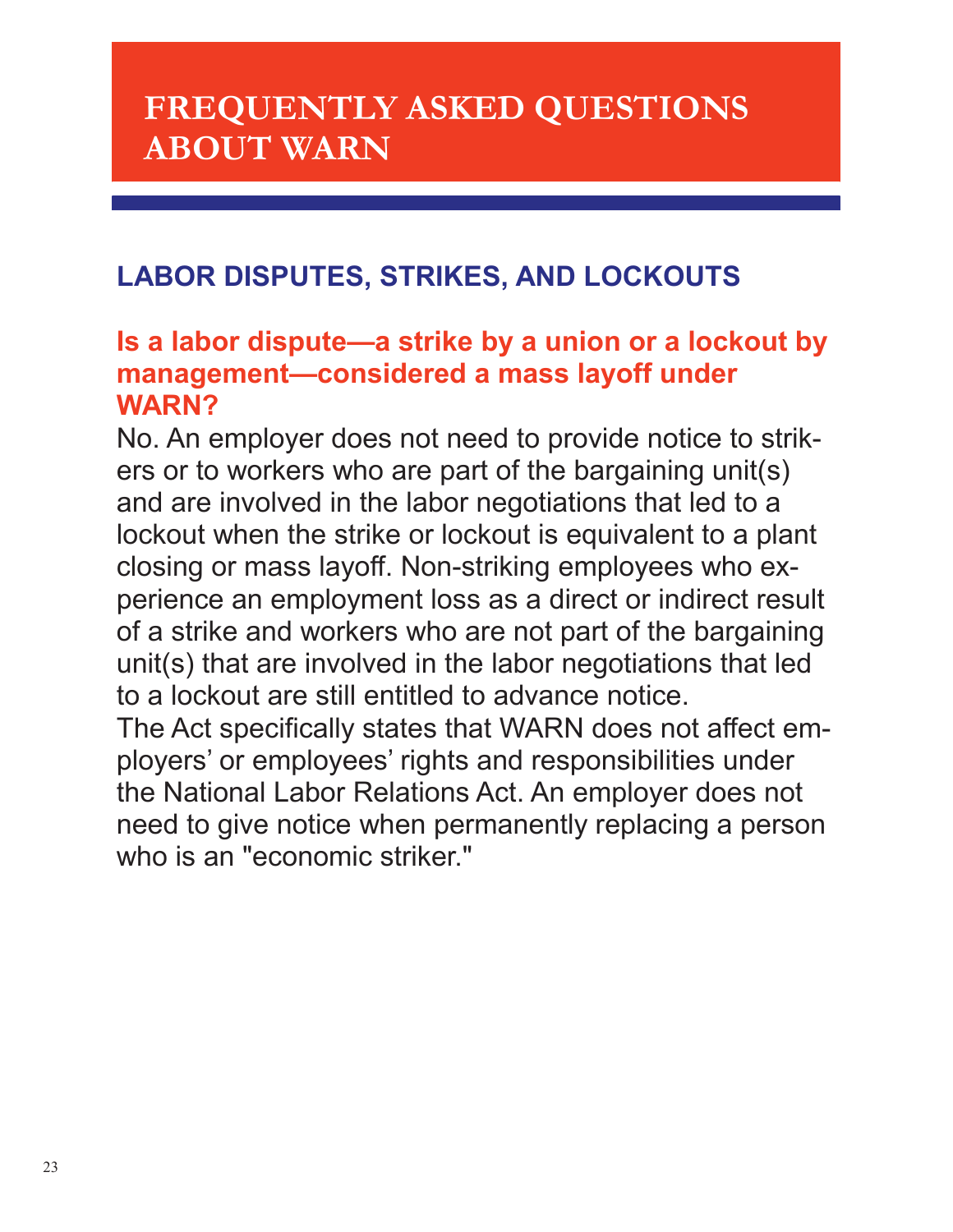#### **TIMING**

### **When do I need to determine if WARN applies to my business?**

You need to decide whether WARN applies to a particular employment action about 65-70 days before that action is to occur. If WARN does apply, this gives you the lead time to do what is necessary to give timely notice. You also need to rely on the facts as you know them at the time you have to make your decision. Assuming too much can lead to a significant risk. An example of a question often asked is, "If I close a plant with 53 workers but offer five of them early retirement and they take it, am I liable under WARN?" The legal answer to that question is that there is no liability since only 48 workers will suffer an employment loss, but the practical answer about whether or not to give notice may depend on what you know 65-70 days in advance. If you are absolutely sure that five workers will take the early retirement offer, then there is no requirement that you give notice. If you are not sure that the five workers will take the offer, then you run the risk of liability. If you choose not to give notice and all five accept the offer, there is no requirement that you give notice. However, if two workers do not accept the offer and you have not given notice, you may be liable to 50 workers for pay and benefits. For that reason, it is recommended that employers err on the side of caution and give notice in situations that pose these kinds of risks.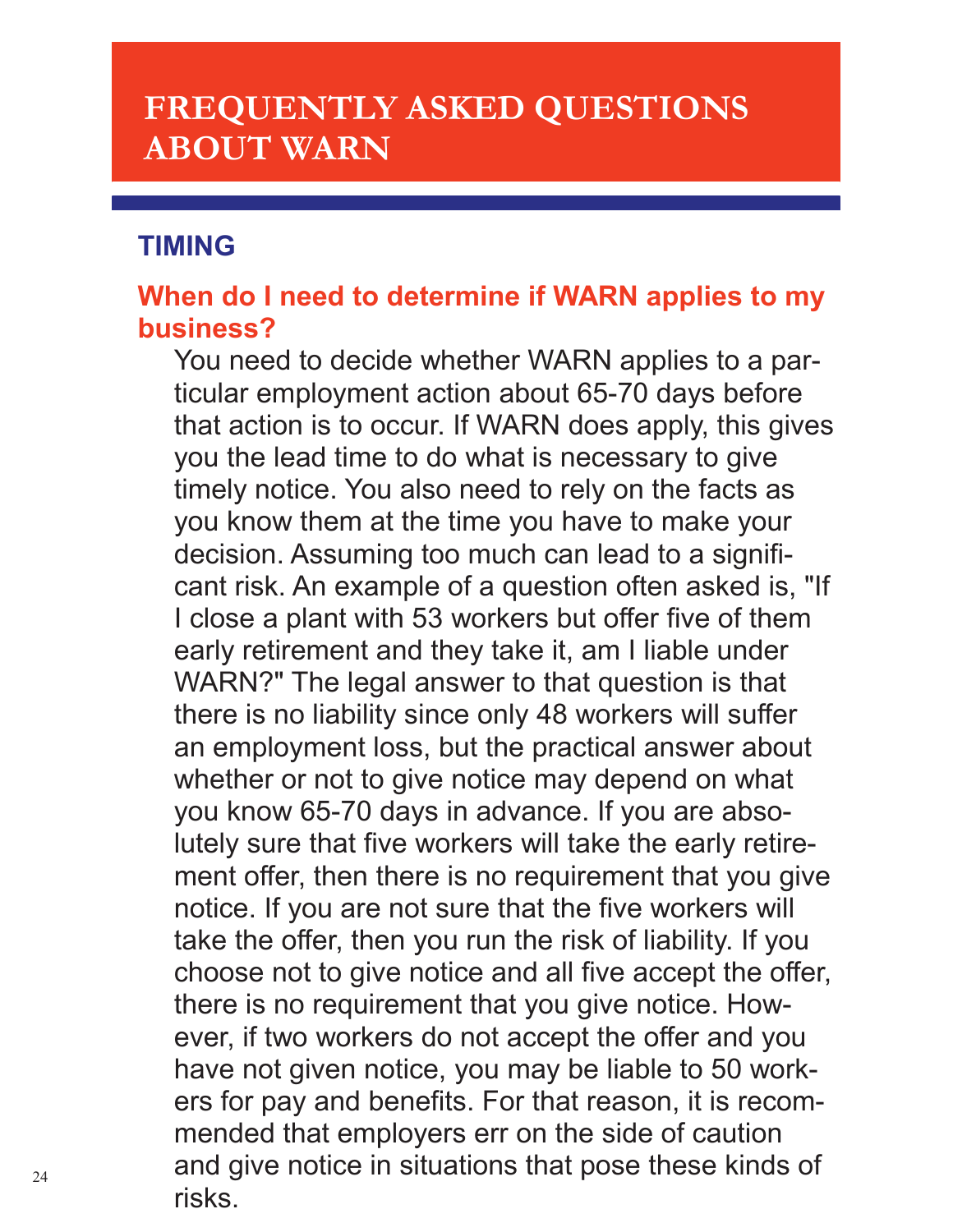# **EMPLOYEES—PART-TIME AND FULL-TIME**

### **What timeframe is to be used in calculating whether an employee works an average of fewer than 20 hours per week and is therefore a parttime employee?**

The period to be used for calculating whether a worker has worked an average of fewer than 20 hours per week is the shorter of the actual time the worker has been employed or the most recent 90 days.

To determine the average number of hours worked in a week, see the following example:

| <b>WEEK NUMBER</b>       | <b>EXAMPLE 1</b><br><b>HOURS</b> | <b>EXAMPLE 2</b><br><b>HOURS</b> |
|--------------------------|----------------------------------|----------------------------------|
| $\mathbf 1$              | 15                               | 24                               |
| $\overline{2}$           | 20                               | 25                               |
| 3                        | 11                               | 17                               |
| $\overline{4}$           | 10                               | 20                               |
| 5                        | 20                               | 15                               |
| 6                        | 20                               | 19                               |
| $\overline{7}$           | 22                               | 24                               |
| 8                        | 16                               | 18                               |
| 9                        | 15                               | 17                               |
| 10                       | 12                               | 15                               |
| 11                       | 24                               | 26                               |
| 12                       | 18                               | 23                               |
| 13                       | 20                               | 22                               |
| 90 Days Worked 223 Hours |                                  | 265 Hours                        |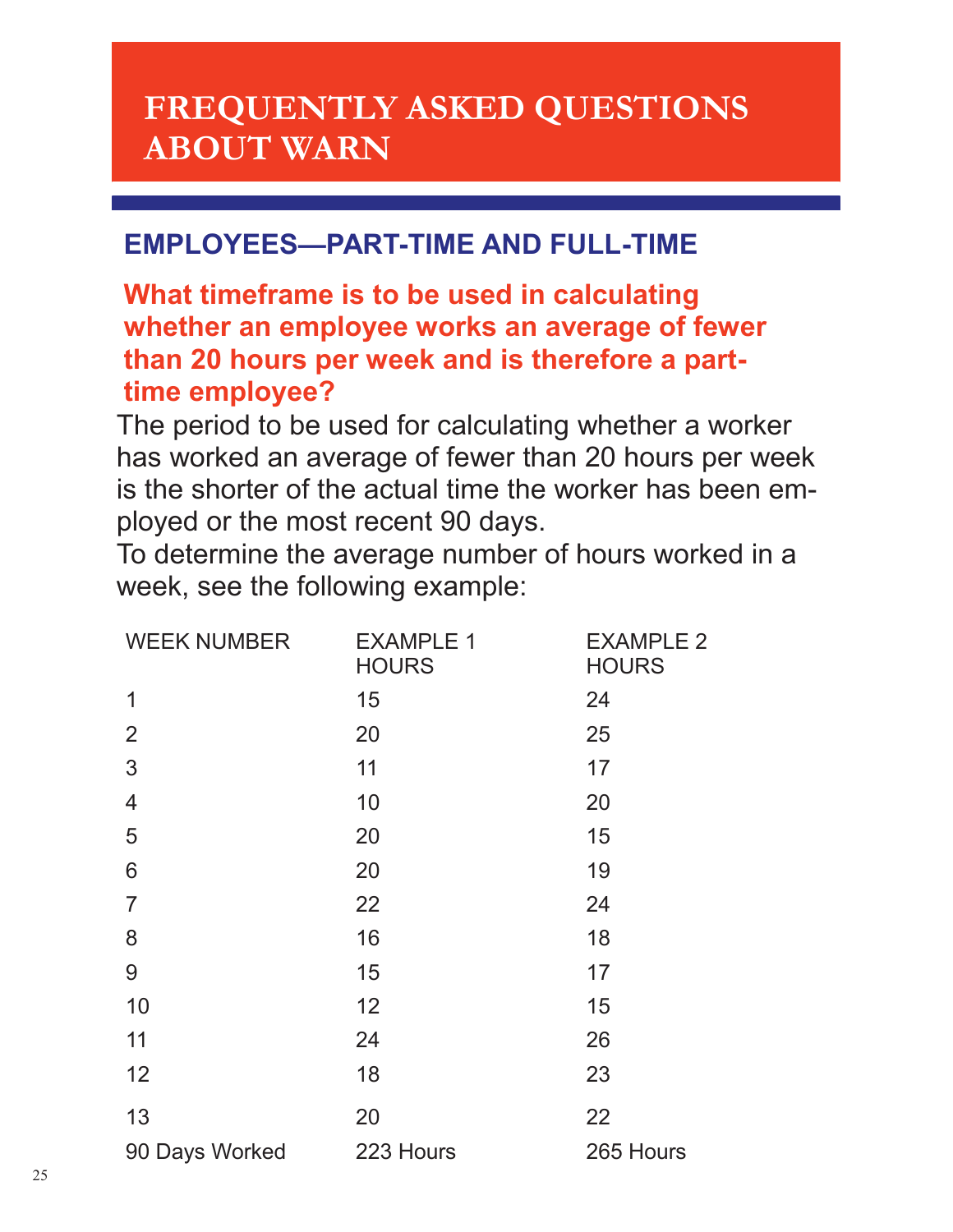The calculation to determine whether an employee may be eligible for WARN notice:

TOTAL HOURS WORKED / 13WEEKS = AVERAGE HOURS WORKED PER WEEK

### **Example 1**

223 TOTAL HOURS WORKED / 13WEEKS = 17.2 HOURS AVERAGE HOURS WORKED PER **WEEK** 

The worker in Example 1 is a part-time worker because the average hours worked per week was less than 20 hours.

#### **Example 2**

265 TOTAL HOURS WORKED / 13WEEKS = 20.4 HOURS AVERAGE HOURS WORKED PER **WEEK** 

The worker in Example 2 is a full-time worker because the average hours worked per week was over 20 hours.

If a plant closing or mass layoff occurs, part-time workers are also entitled to receive a WARN notice.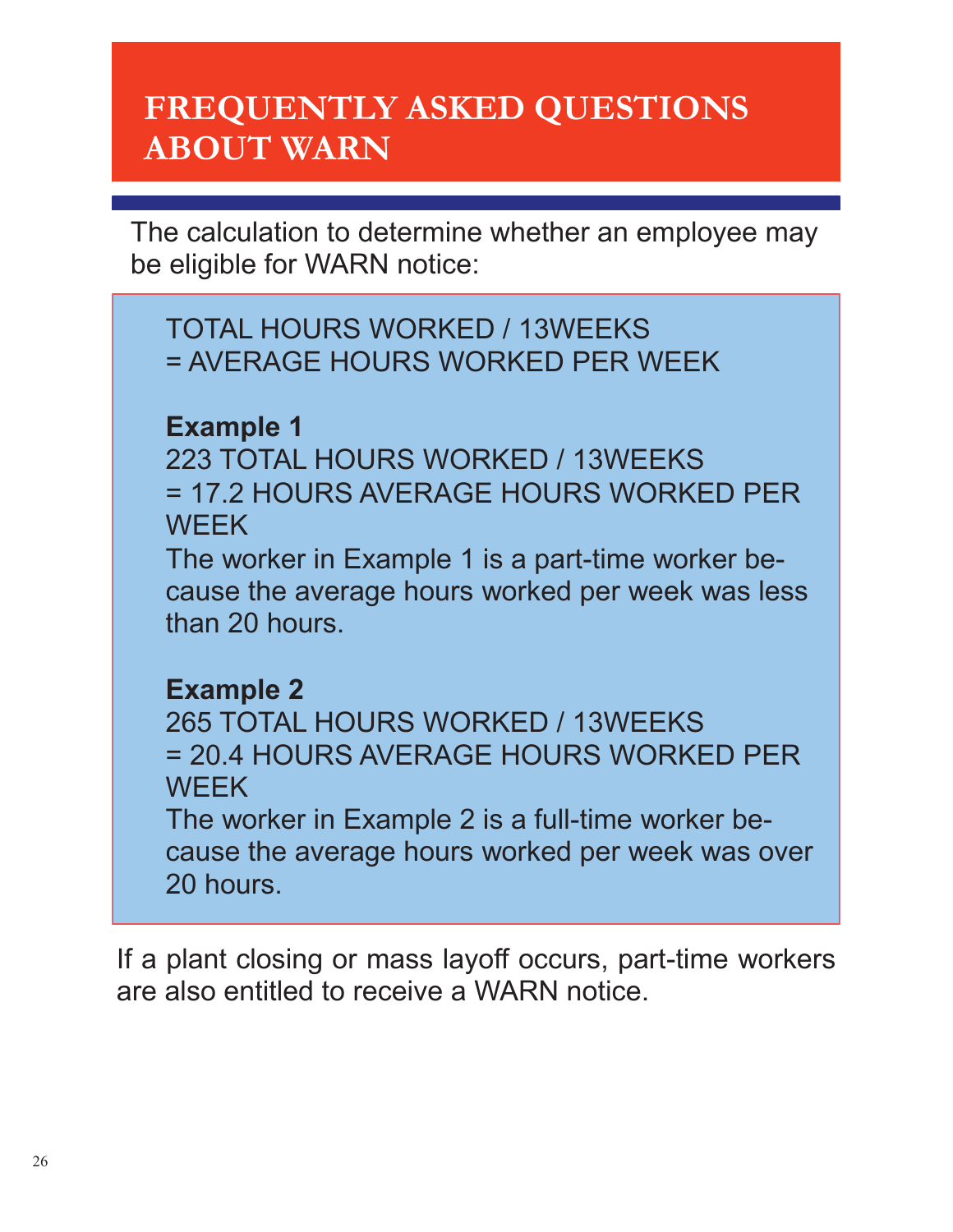**In a mass layoff of fewer than 500 workers, do you exclude part-time workers from the total workforce, the group of workers laid off, or both?** 

Both. In determining whether the 33% threshold for a mass layoff involving fewer than 500 workers has been reached, you divide the total number of full- time workers laid off by the total number of full-time workers. The term "full- time workers" means workers at the single site, excluding part-time workers.

# **EMPLOYEE TRANSFERS**

### **How do I determine if the transfer I am offering employees is of a reasonable commuting distance? Is it based on time, mileage, local custom, or some combination?**

There is no set "rule of thumb." However, one would look at the circum- stances of the individual case. Consideration should be given to the following factors: geographic accessibility of the place of work, quality of the roads, commonly available transportation, and the usual travel time. In addition, collective bargaining agreements may have to be taken into consideration if they are applicable. Travel time is measured from an employee's home, not the former work site.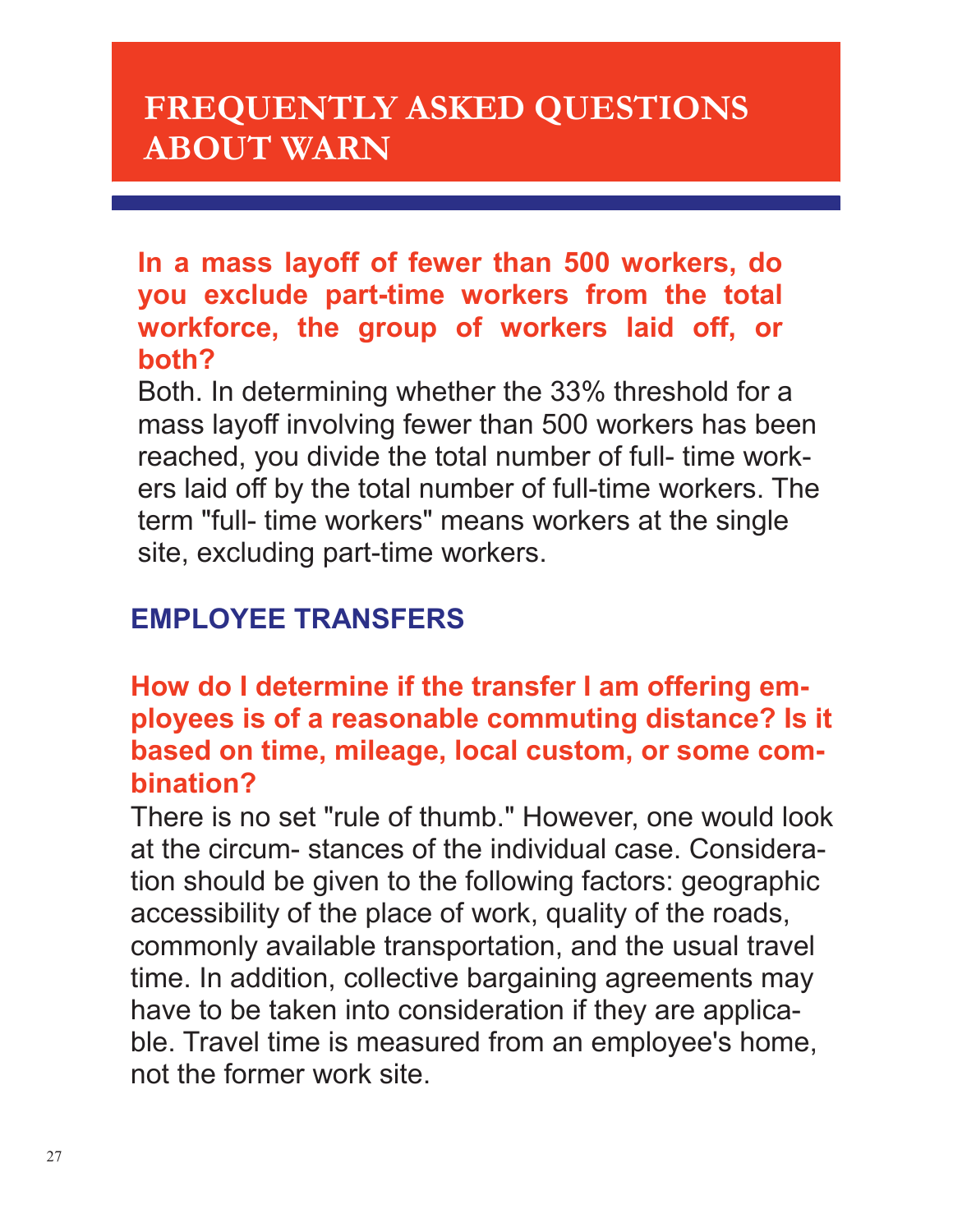### **WHEN AFFECTED EMPLOYEES CANNOT BE IDENTIFIED**

#### **Should I give notice to everyone when affected employees cannot be identified?**

No. The Preamble to the WARN regulations provides that "where it is not possible at the time notice is required to be given to determine who may reason- ably be expected to experience an employment loss, it may be advisable for an employer to give notice to other workers who may lose their jobs as a result of the seniority system, both to forewarn them and to avoid liability. However, it is not appropriate for an employer to provide blanket notice to workers."

# **BUMPING**

# **What obligations do I have to give notice when there is an established bumping rights system?**

Where there is no union, the employer must attempt to identify the individuals who will finally lose their jobs as a result of the bumping system. If the employer cannot reasonably identify these workers, it must give notice to the incumbent workers in the jobs being eliminated. When providing notice to a union representative, it is not necessary for the employer to identify bumpees. The employer must, however, identify the positions affected by the closing or mass layoff.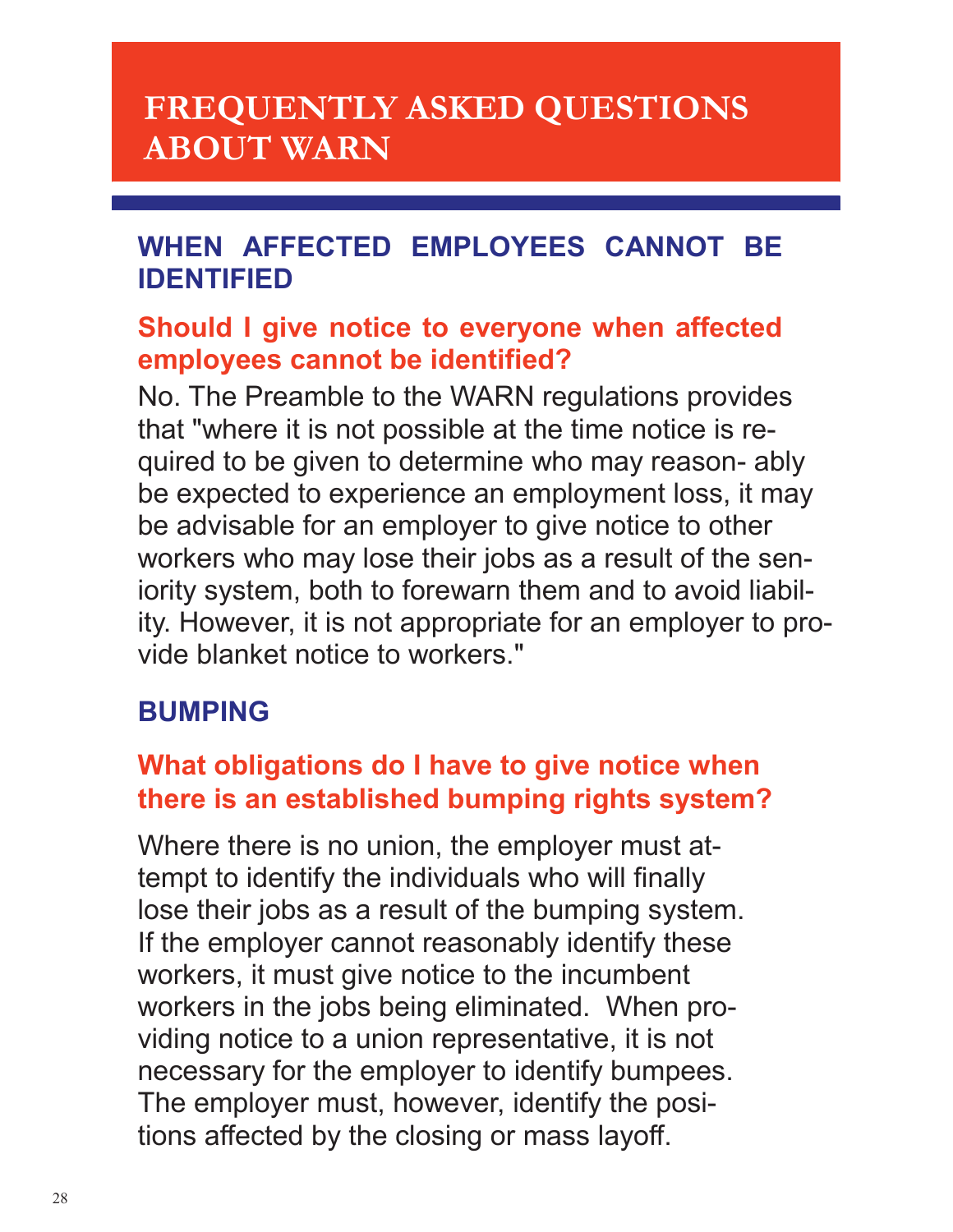# **INCREASED WORKERS' COMPENSATION CLAIMS AND POTENTIAL SABOTAGE**

# **Should I be concerned about increased workers' compensation claims when notice is given?**

Generally, when employees are given adequate notice of a layoff, workers' compensation claims do not increase. One major company found that when it gave notice and had planned on receiving more claims (and in fact set aside significant funds to cover these expected costs), they actually spent none of that money. As with concerns of sabotage, providing notice shows goodwill on the part of the employer, and employees are more likely to feel that they have been treated fairly despite the situation in which they find themselves.

#### **Is sabotage a concern when notice is given?**

Employers have occasionally expressed concern that providing workers with advance notice of layoffs and closings may result in an incident of sabotage by an affected worker. Experience of the state Rapid Response specialists, how- ever, indicates that the opposite is generally true. Providing advance notice, along with early intervention services that boost morale, limit bitterness and apathy, and enable workers to plan their future before they lose their jobs, minimizes the occurrence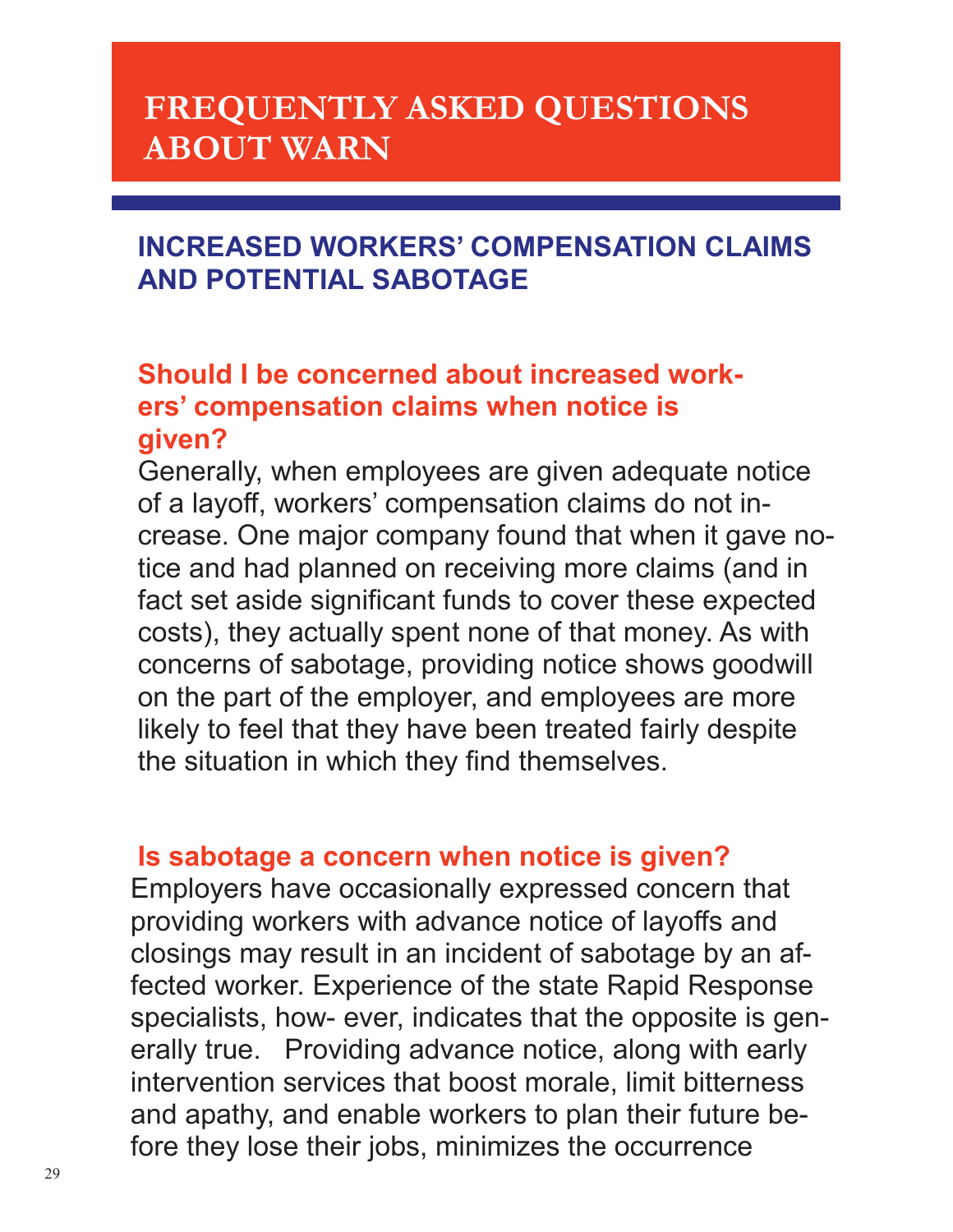of sabotage. This action of goodwill on the part of the employer also helps to maintain productivity, lower unemployment insurance costs, and present a more positive image of the company to the communities affected by the layoff or closing.

# **SALE OF A BUSINESS**

### **In a hostile takeover situation, if the seller refuses to give notice, should the buyer give notice before actually buying the company?**

Yes. The buyer is responsible for providing notice for any covered plant closing or mass layoff that occurs after the sale. The practical problem is that the buyer is not the employer at the time notice must be given. If the seller does not cooperate, the buyer may not know the names and addresses of everyone who will be affected so that it can give individual notice. However, written notice is still required.

### **When an employee is offered employment with the buyer but refuses, is this considered an employment termination or a voluntary departure?**

This situation is considered a voluntary departure, unless the offer constitutes a *constructive discharge* (see glossary), which could include situations where significant changes are made in employee's wages, benefits, working conditions or job description.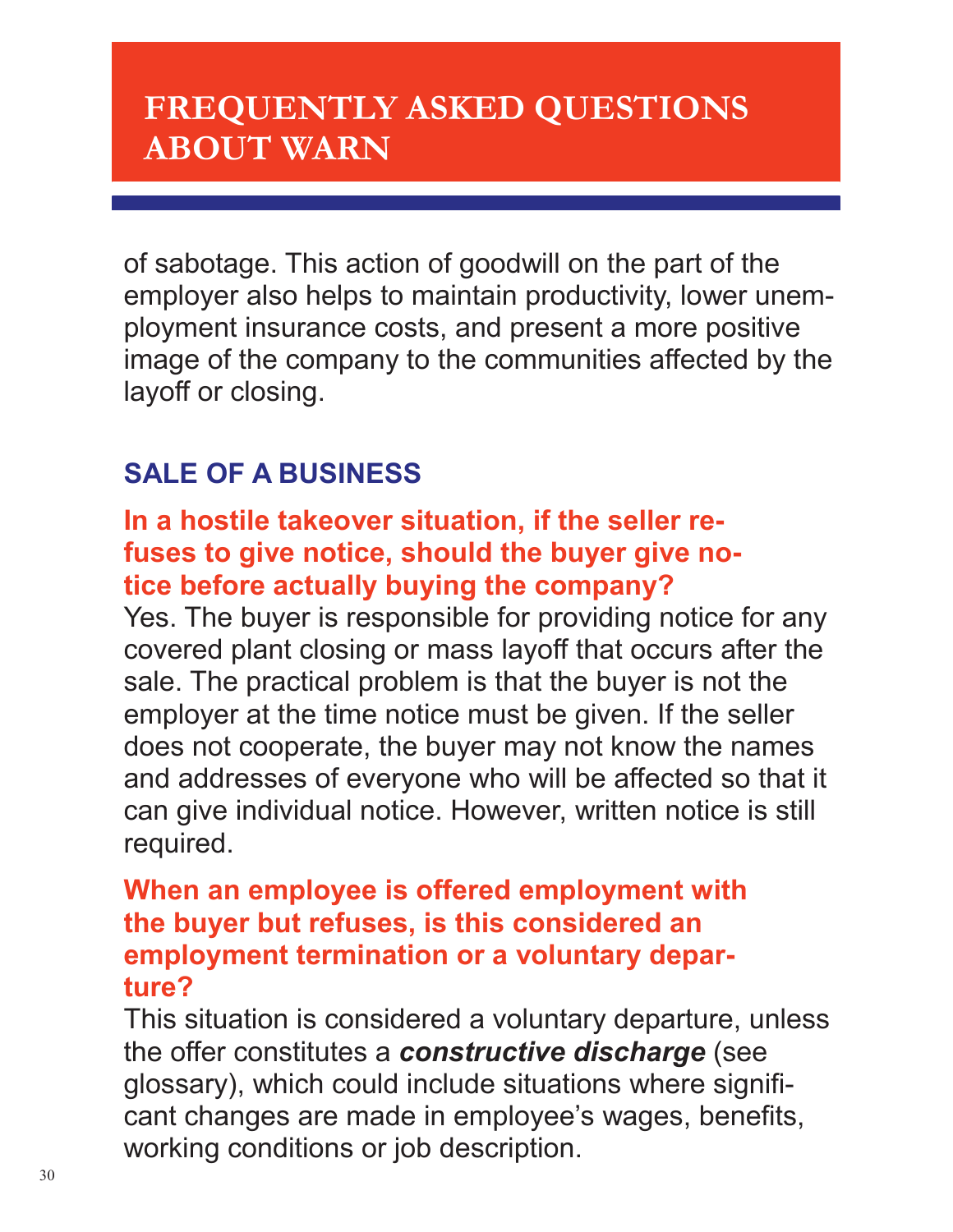### **If employees are terminated without notice at the instant the sale becomes effective, which party is liable—the seller or the buyer?**

The seller. In the case of the sale of part or all of a business, the seller is responsible for providing affected employees with notice of any plant closing or mass layoff that takes place up to and including the effective date (time) of the sale, and the buyer is responsible for providing notice of any plant closing or mass layoff that takes place thereafter.

**If the buyer retains the employees for a brief period after the sale but then terminates them within 60 days after the60-day notice or is liability allocated between the seller and the buyer based upon time of employment with each during the 60-day period preceding the termination?** 

The buyer is liable for the full 60 days. If the seller is made aware of any definite plans on the part of the buyer to carry out a plant closing or mass layoff within 60 days of purchase, the seller may give notice to affected employees as an agent of the buyer, if so empowered. If the seller does not give notice, the buyer is nevertheless responsible to give notice. If the seller gives notice as the buyer's agent, the responsibility for notice still remains with the buyer.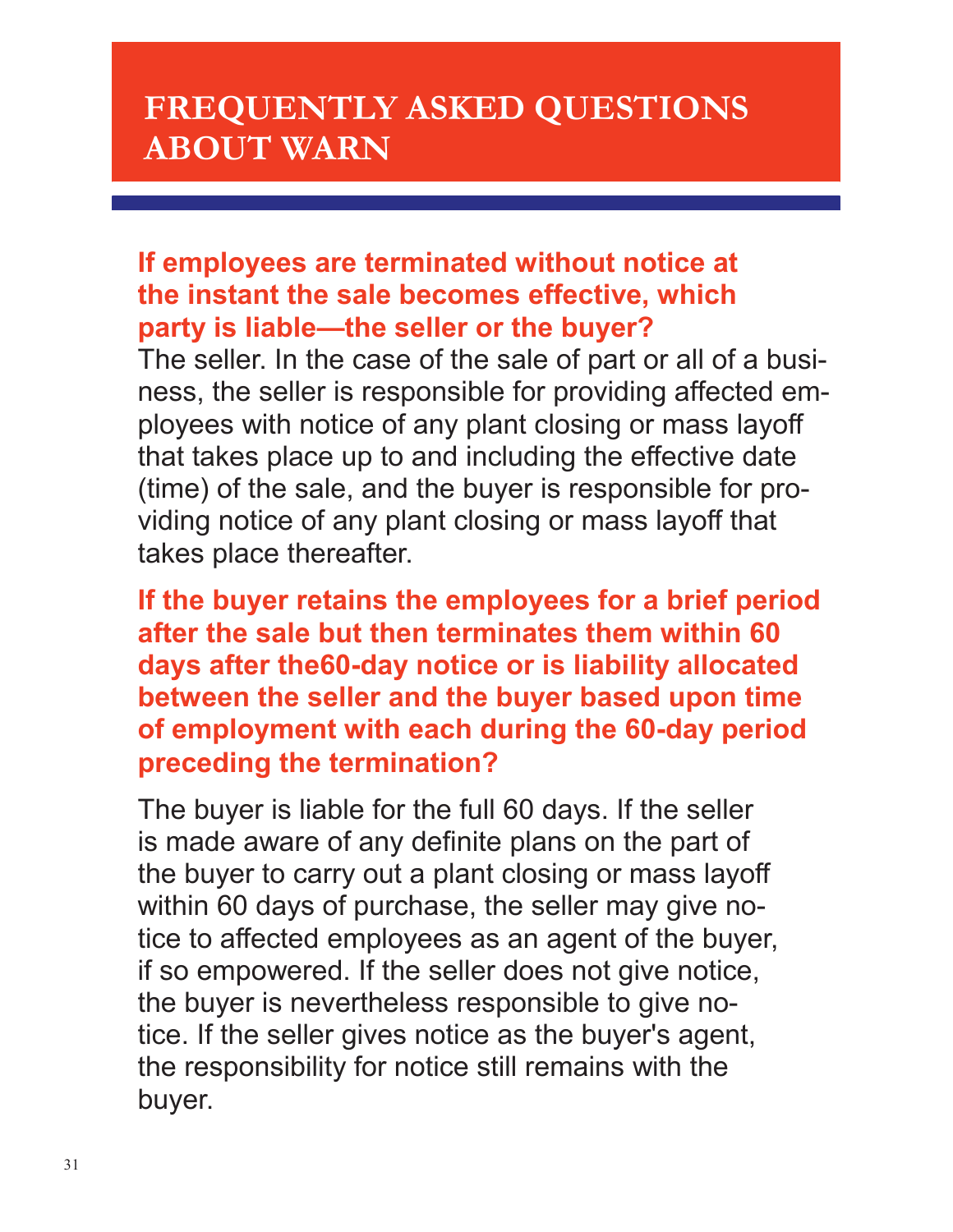**When a buyer chooses to continue the seller's employees in their previous jobs but at a substantial reduction in wages and fringe benefits, has the buyer constructively discharged the employees, and what would constitute a constructive discharge/involuntary departure?**  If a drastic change in wages or working conditions causes a person to believe he or she was being fired or would be unable to continue working for that employer, this could constitute a constructive discharge. The test is usually a matter of state law and the test is often a strict one.

# **BANKRUPTCY**

### **How is WARN applicable to bankruptcy situations?**

WARN remains applicable to an employer that declares bankruptcy in some circumstances. If an employer declares bankruptcy and then orders a plant closing or mass layoff, it may still be liable under WARN. There are two situations in which WARN may apply in a bankruptcy. The first is when the employer knew about the closing or mass layoff before filing bankruptcy and should have given notice but seeks to use bankruptcy to avoid giving notice. The second is when the employer continues to run the business in bankrupt- cy, usually as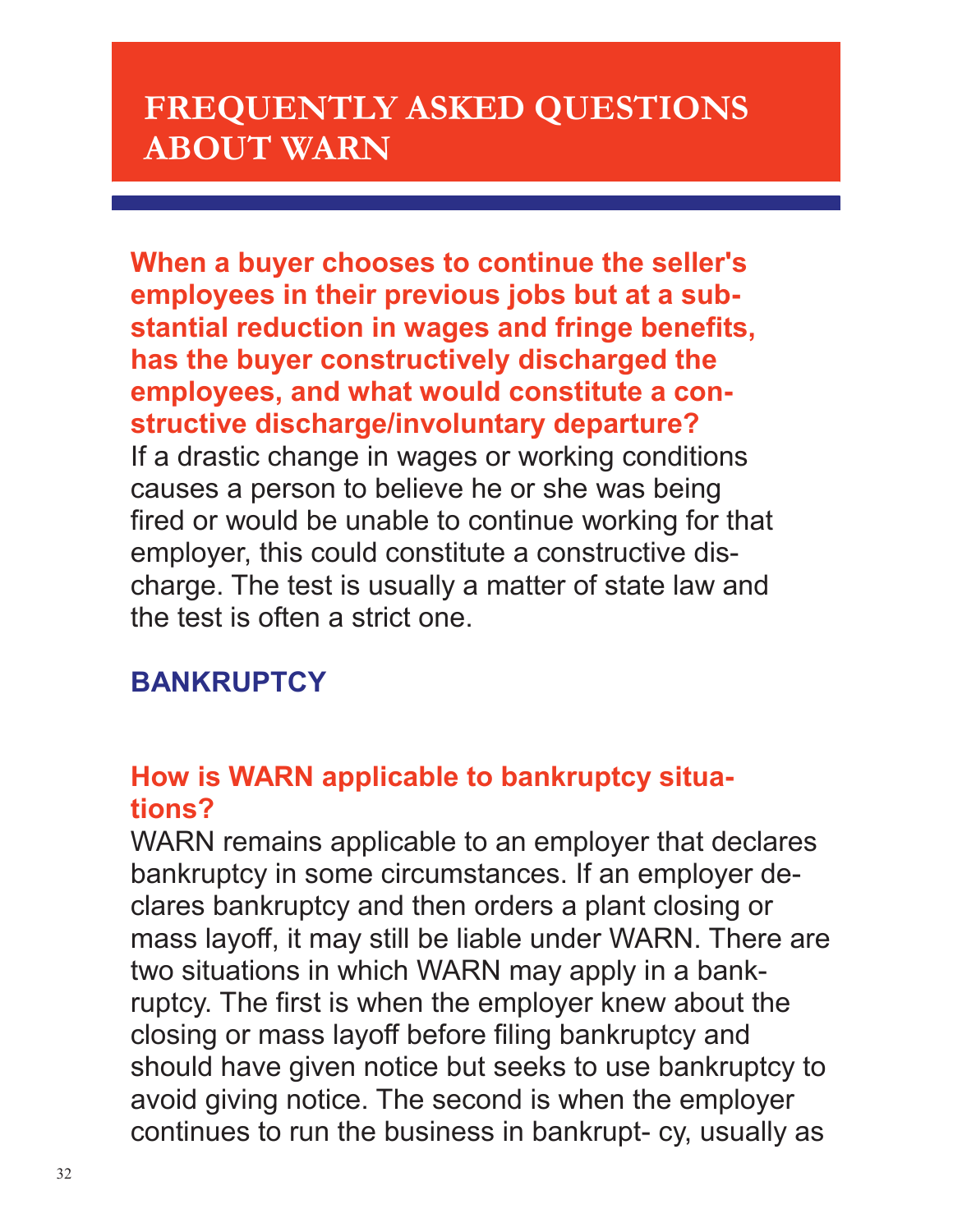a "debtor in possession." WARN does not, however, apply to a trustee in bankruptcy whose sole function is to wind up the business. The exceptions to the notice requirement, known as the faltering company and unforeseeable business circumstances exceptions, often come up in bankruptcy cases. The bankruptcy proceeding does change the court in which any WARN claim must be filed, from the District Court to the Bankruptcy Court.

# **WAIVING THE RIGHT TO WARN NOTICE**

### **Can I ask my employees to waive their rights to notice under WARN?**

Employees cannot be required to waive their rights to advance notice under WARN. WARN requires notice, making no provision for any alternative. However, when you close a facility or have a layoff, you may ask employees to sign a document waiving their rights to make claims against your company. (Waiving the right to make claims against the company means the employee agrees not to sue the company for additional financial compensation or any other benefit because of the employee's job loss, or in some cases, from anything else that may have occurred during the worker's employment.) Requesting that employees voluntarily and knowingly waive any claims under WARN, or other employment-related laws, may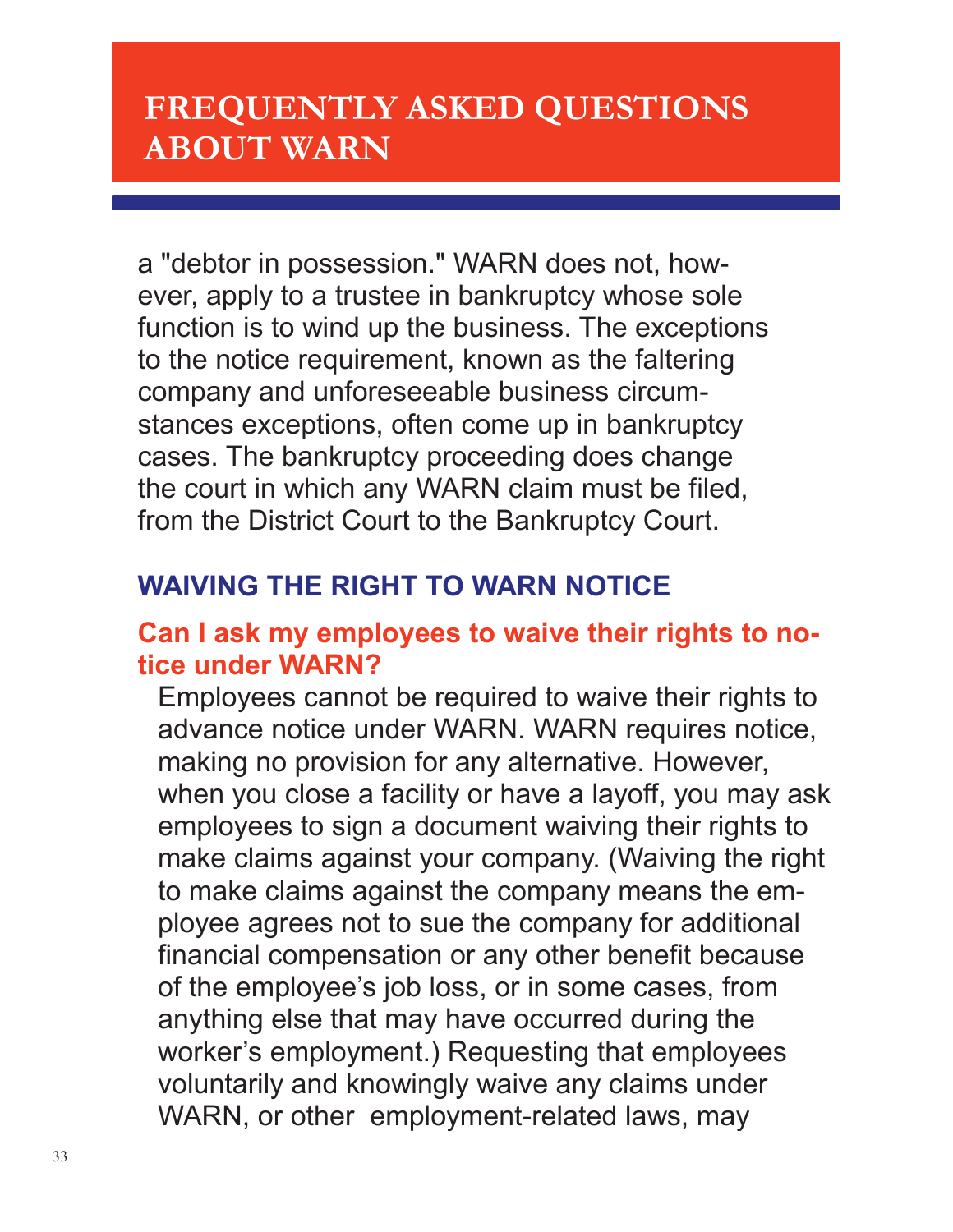Involve offering some additional severance pay or extended health benefits. If some- thing of value such as additional pay or benefits is received by the employees for signing the waivers, they may have waived any claims that they have under WARN or other employment -related laws.

### **PAY IN LIEU OF WARN NOTICE**

### **Can I pay my workers their salary and benefits for 60 days in lieu of notice?**

Neither the Act nor the regulations recognize the concept of pay in lieu of notice. WARN requires notice, making no provision for any alternative. Failure to give notice does a significant disservice to workers and undermines other services that are part of the purpose of the WARN Act. However, since WARN provides that the maximum employer liability for damages, including backpay and benefits, is for the period of violation up to 60 days, providing your employees with full pay and benefits for the 60-day period effectively precludes any relief.

### **What if I pay my workers for 60 days in lieu of notice and then an employee gets another job within what would have been the notice period, am I required to continue making payments to the employee through the notice period?**

No. If an employee gets another job within the 60-day  $_{34}$  period, this is viewed as a voluntary termination that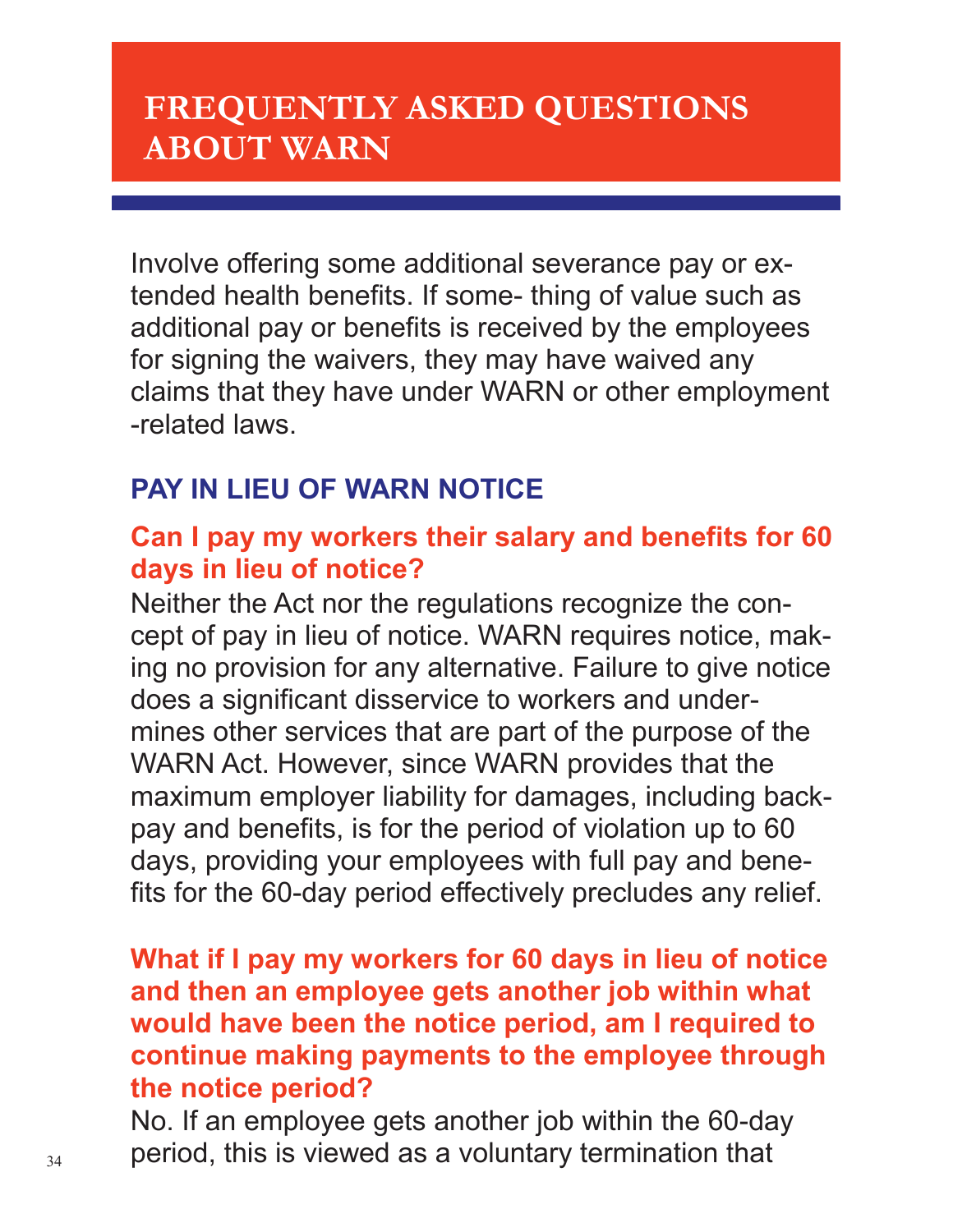makes the employee ineligible to collect damages.

#### **Can severance pay offset WARN damages?**

WARN allows "voluntary and unconditional" payments that are not "required by any legal obligation" to be offset against an employer's back pay liability. In many cases, however, severance pay is required by contract, including an employer's personnel policies and handbooks. These payments do not offset WARN damages and thus would not serve as pay in lieu of notice.

# **EMPLOYEE ACCESS TO ACCRUED VACATION TIME**

### **Can I decide not to give employees paid vacation in a closing or layoff situation?**

Vacation pay may be considered wages or a fringe benefit in some situations. If an employee has "earned" the vacation pay, that is, if he/she has a legal right to it by contract or otherwise, then an employer must pay it as part of WARN damages. These obligations are generally governed by contract and sometimes by the Employee Retirement and Income Security Act. Call 1-800-

998-7542 or visit *www.dol.gov/ebsa* for more information.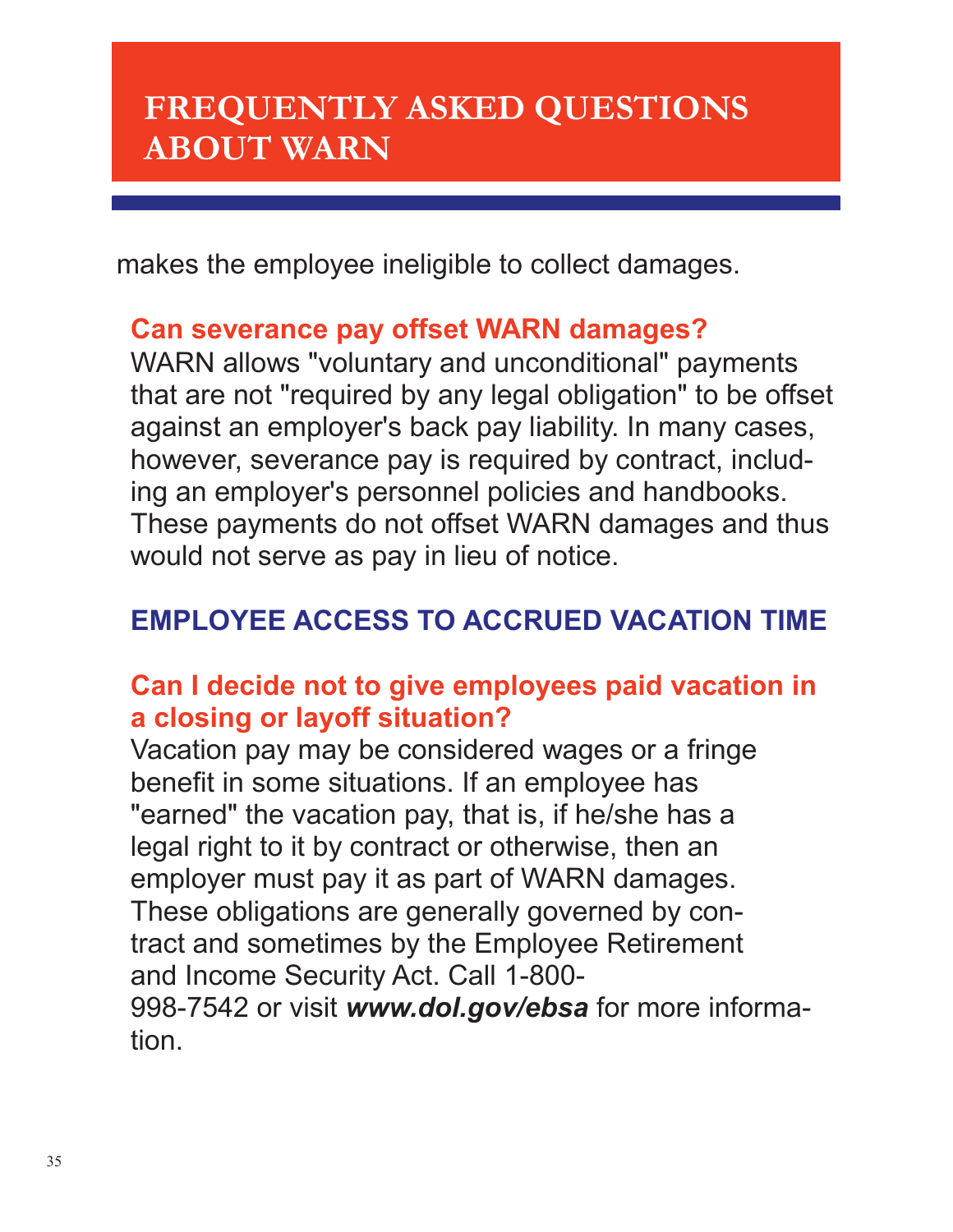### **SINGLE SITE OF EMPLOYMENT**

### **Where is the "single site" of an office whose employees travel widely with- in large geographic regions—for example, salespersons?**

For workers whose primary duties require travel from point to point, who are out stationed, or whose primary duties involve work outside any of the employer's regular employment sites (for example, railroad workers, bus drivers, or salespersons), the single site of employment to which they are assigned as their home base, from which their work is assigned, or to which they report will be the single site in which they are covered for WARN purposes.

# **NOTICE MAILING REQUIREMENT**

### **When notice is mailed, at what point does the 60-day timeframe commence—from the date of mailing, the date of receipt, or a reasonable time after the mailing?**

From the date of receipt. Workers must receive notice at least 60 days be- fore separation. This does not mean that if one or two notices are not delivered through no fault of the employer, there is a violation. It is prudent, how- ever, to make sure that the workers who were sent notices actually got them.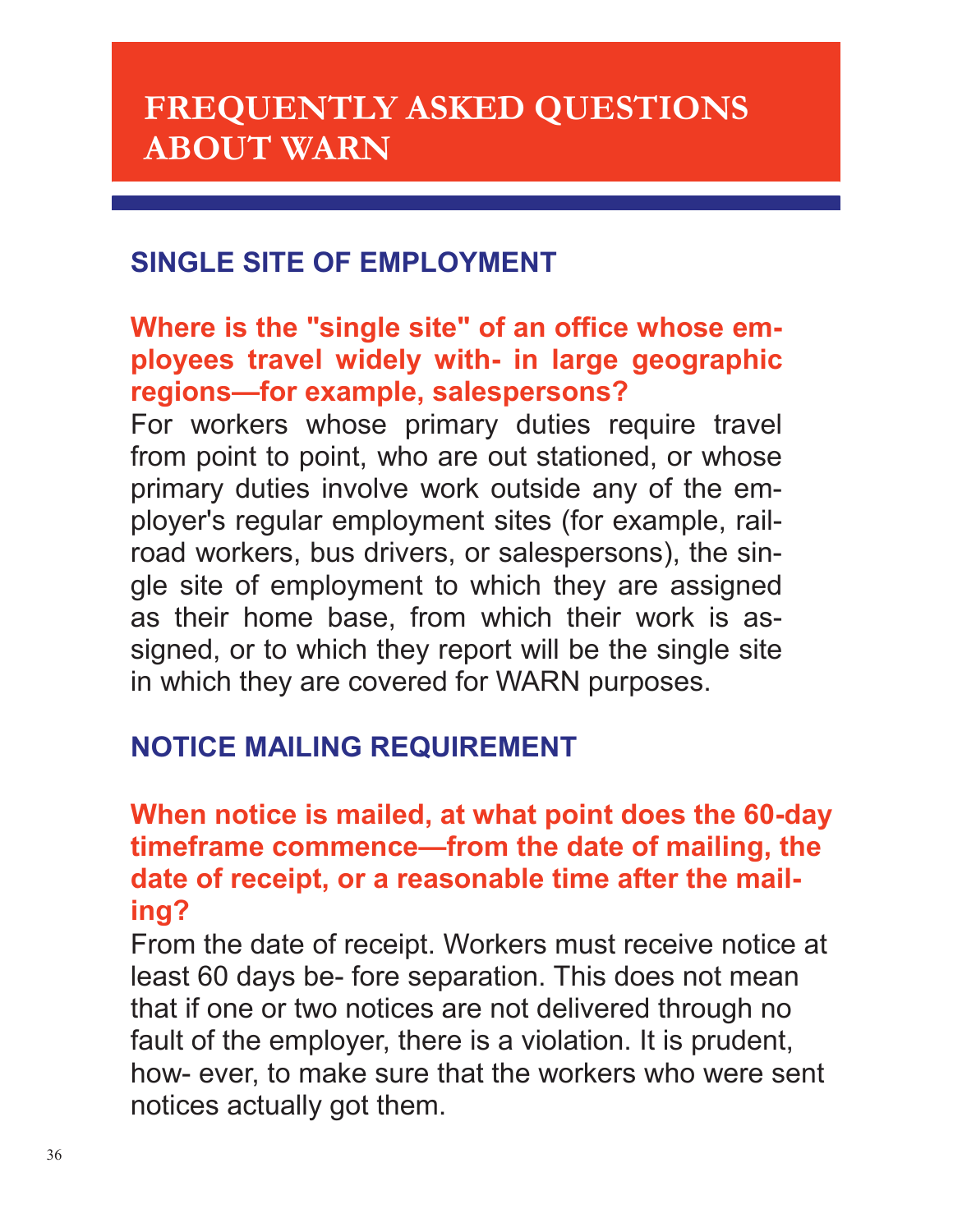# **ATTORNEY FEES IN WARN CASES**

### **Are attorney's fees available in WARN cases?**

Employers may be liable for actual attorney fees and costs incurred if a Federal District Court so rules in the event that the workers prevail in a WARN lawsuit.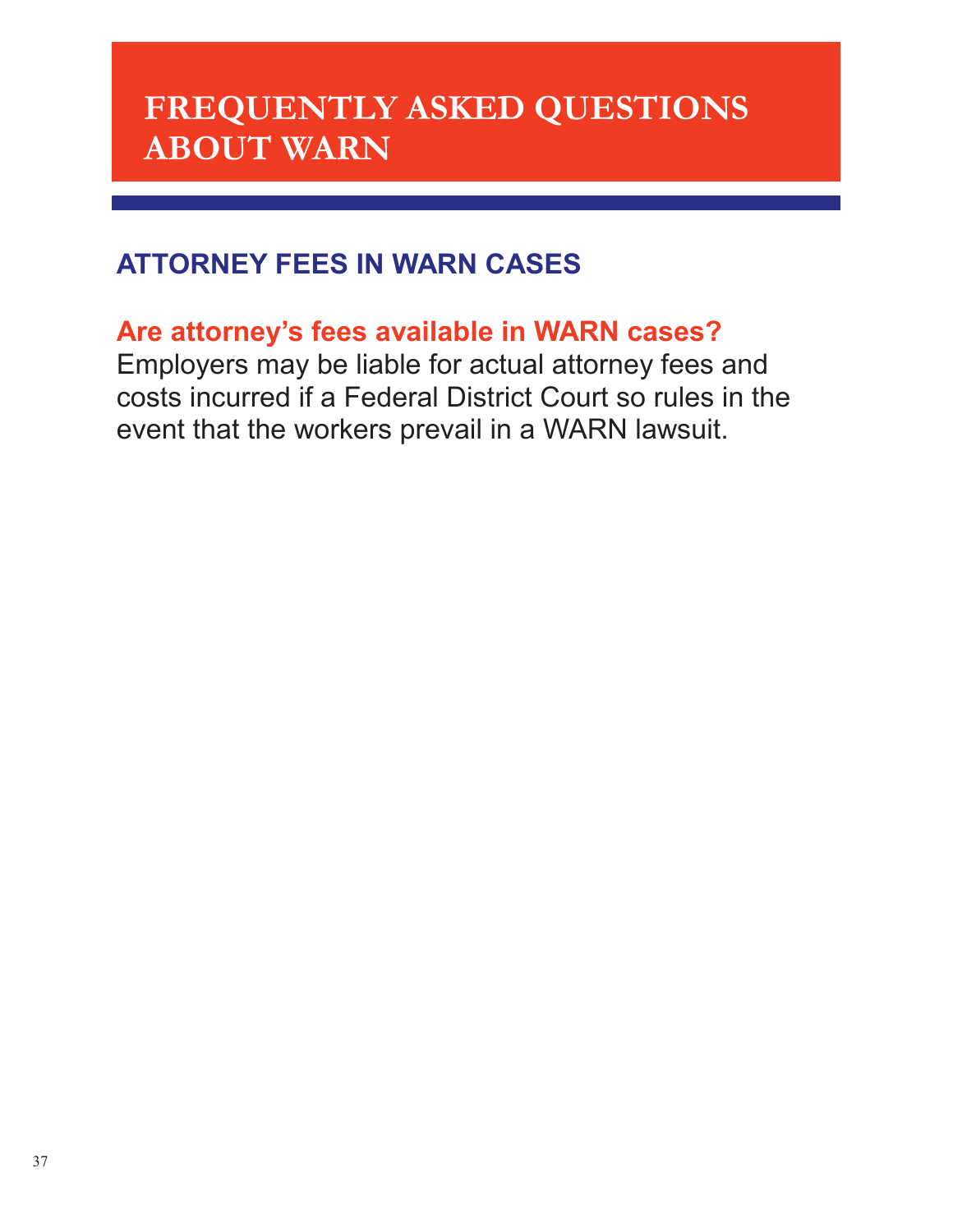### **Affected Employees:**

The term "affected employees" means employees who may reasonably be expected to experience an employment loss as a consequence of a proposed plant closing or mass layoff by their employer. They include individually identifiable employees who will likely lose their jobs because of bumping rights or other factors, to the extent that such individual workers reasonably can be identified at the time notice is required to be given. The category of affected employees includes managerial and supervisory employees but does not include business partners. Consultant or contract employees who have a separate employment relationship with another employer and are paid by that other employer, or who are self-employed, are not "affected employees" of the business to which they are assigned.

### **Bumping Rights:**

Bumping rights are those rights of an employee to displace another employee due to a layoff or other employment action as defined in a collective bar- gaining agreement, employer policy, or other binding agreement. These rights are often created through a seniority system.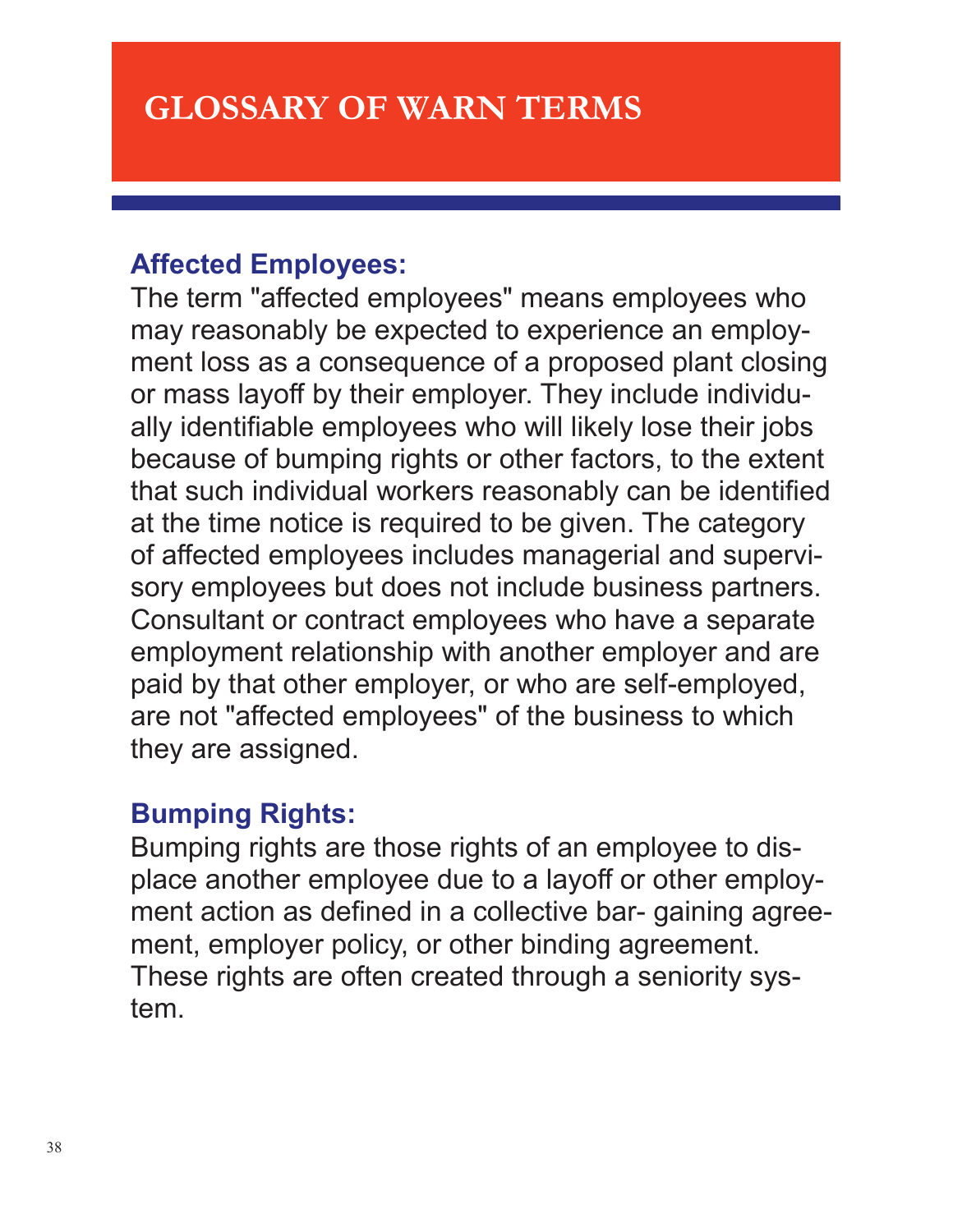### **Constructive Discharge:**

In general, a constructive discharge is when a worker's resignation or retirement may be found to be involuntary because the employer has created a hostile or intolerable work environment or has applied other forms of pres- sure or coercion that forced the employee to quit or resign.27

#### **Employer:**

The employer is any business enterprise that employs 100 or more full-time workers or 100 or more full- and part-time workers who work at least a combined 4,000 hours a week. Business enterprises include private for-profit and not-for-profit entities as well as governmental or quasi-governmental organizations that engage in business and are separately organized from the regular government.

#### **Employment Loss:**

The term "employment loss" means:

1. An employment termination, other than a discharge for cause, voluntary departure, or retirement;

2. A layoff exceeding 6 months; or

3. A reduction in hours of work of individual employees of more than 50%

during each month of any 6-month period.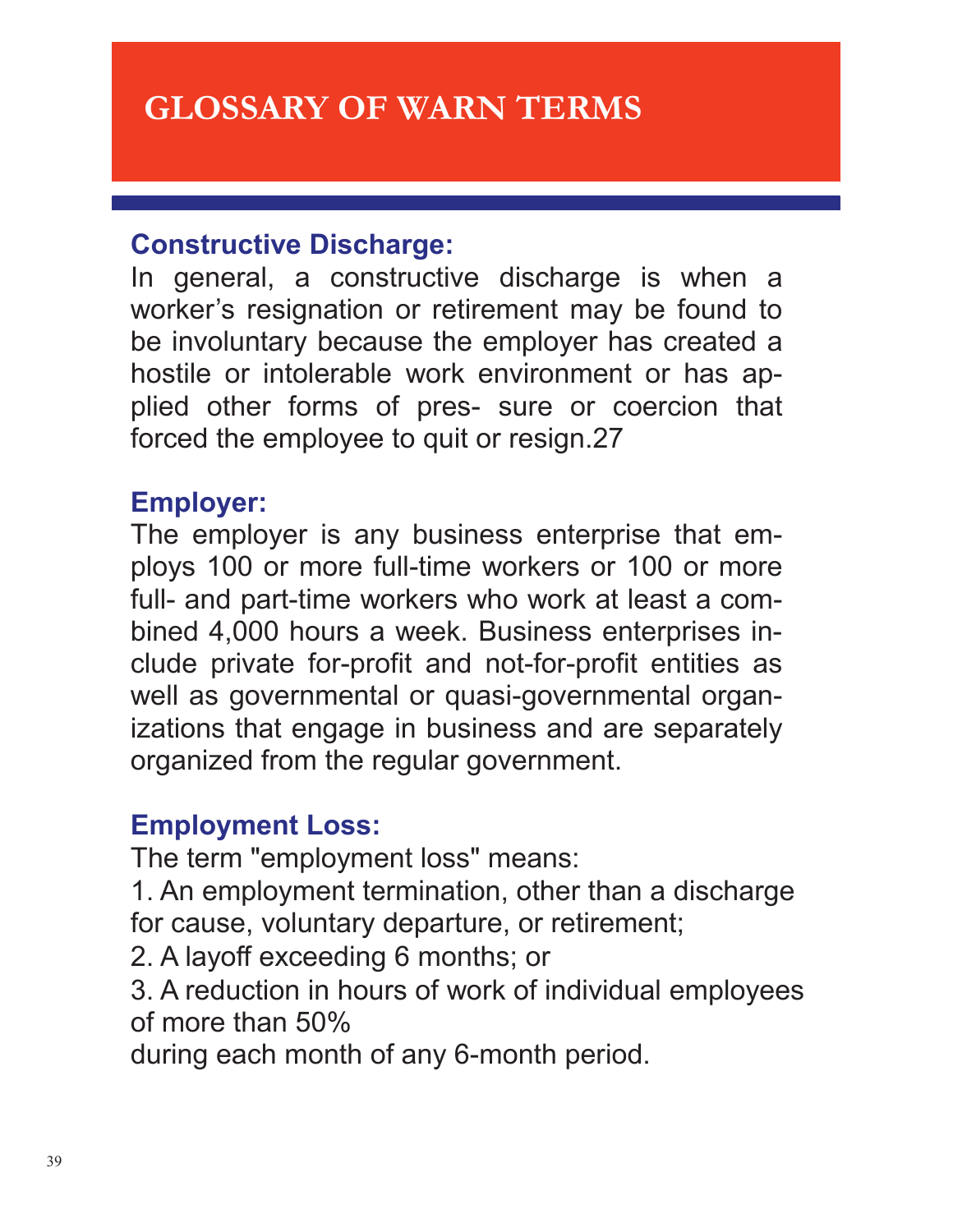An exception to this definition of employment loss is a case where a worker is reassigned or transferred to employer-sponsored programs, such as retraining or job search activities, and the reassignment does not constitute an involuntary termination or a constructive discharge, and the employee continues to be paid.

### **Facility and Operating Unit:**

A facility refers to a separate building or buildings. An operating unit refers to an organizationally or operationally distinct product, operation, or specific work function within or across facilities at the single site. Whether a specific unit within an employer's organization is an operating unit depends on such factors as collective bargaining agreements, the employer's organizational structure, and industry understandings about what constitutes separate work functions.

# **Mass Layoff:**

The term "mass layoff" means a reduction in force that:

1. Does not result from a plant closing; and

2. Results in an employment loss at the single site of employment during any 30-day period for:

a. At least 50-499 employees if they represent at least 33% of the total active workforce, excluding any part-time employees; or

b. 500 or more employees (excluding any part-time employees). (In this case, the 33% rule does not apply.)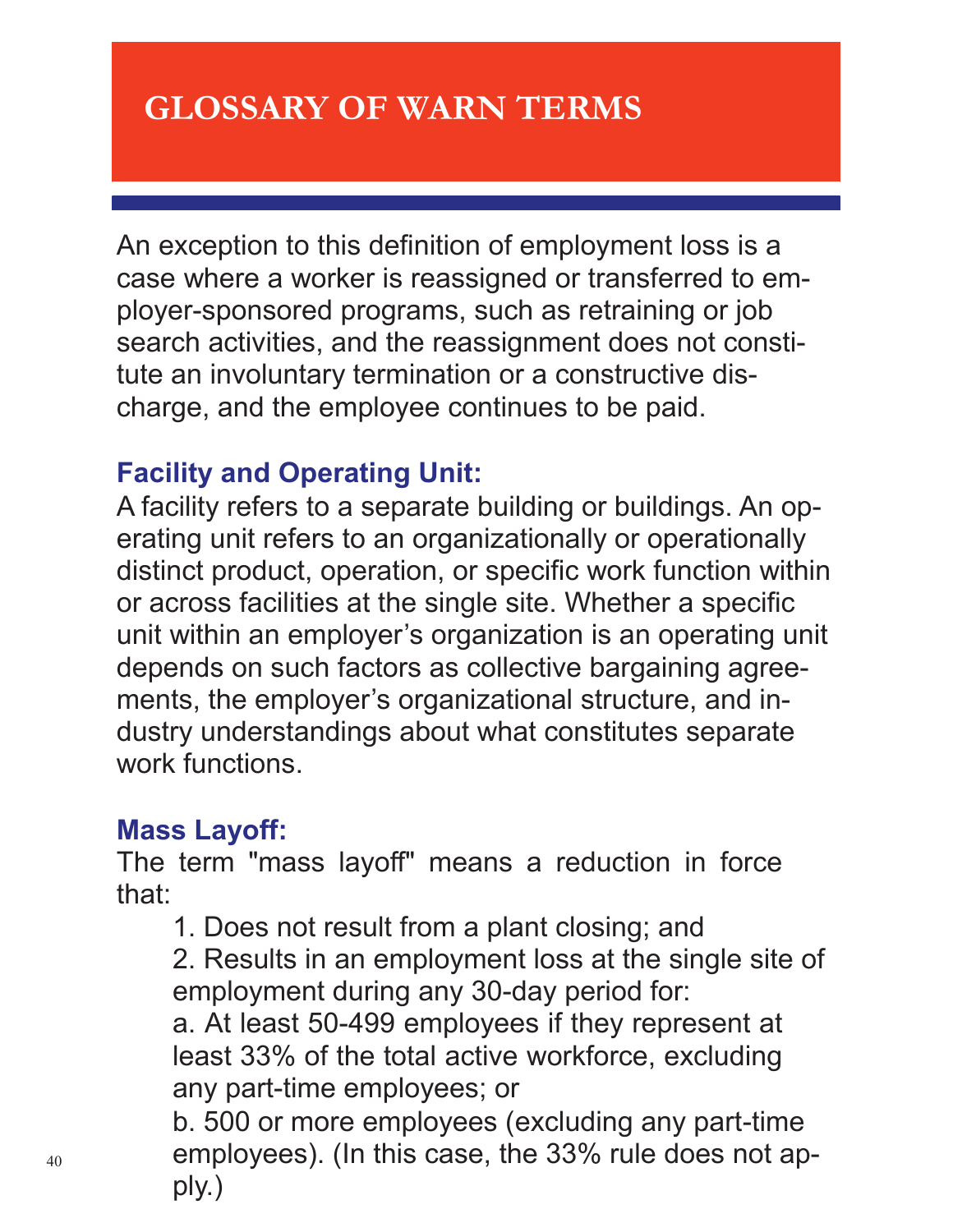# **GLOSSARY OF WARN TERMS**

#### **Part-Time Worker:**

A part-time worker is an employee who:

- Averages less than 20 hours per week; or
- . Has been employed for fewer than 6 of the last 12 months before the notice is due.

#### **Plant Closing:**

A plant closing is the permanent or temporary shutdown of a single site of employment, or one or more facilities or operating units within a single site of employment, if the shutdown results in an employment loss at the single site of employment during any 30-day period for 50 or more employees, excluding part-time employees. All of the employment losses do not have to occur with- in the unit that is shut down. For example, if the 45-person accounting department in a firm is eliminated and, as a result of the accounting department's closing, five positions in the clerical support staff are eliminated, a covered plant closing has occurred.

### **Single Site of Employment:**

The term "single site of employment" may refer to:

1. A single location or a group of contiguous locations. Groups of structures that form a campus or industrial park or separate facilities across the street from one another may be considered a single site of employment. Also, several single 41 sites of employment may exist within a single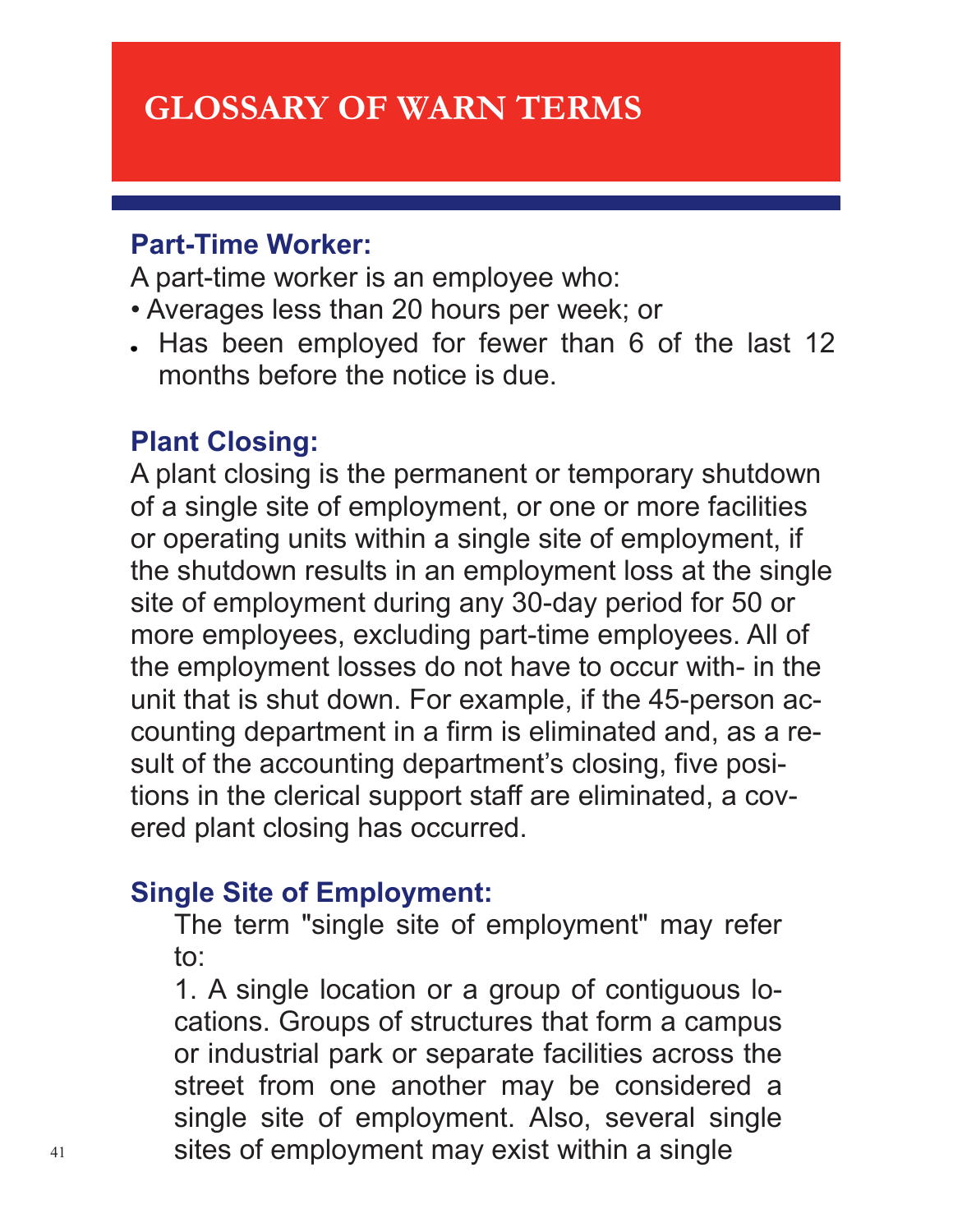# **GLOSSARY OF WARN TERMS**

building if separate employers conduct activities within the building;

2. Separate buildings or areas within reasonable geographic proximity and share staff and equipment; or 3. For workers who primarily travel:

- a home base from which work is assigned; or
- a home base to which workers report when:
- a worker's primary duties require travel from point to point;

- the worker's duties are outstationed; and

the worker's primary duties are outside any of the employer's regular employment sites.

# **State Rapid Response Dislocated Worker Unit:**

The term "State Rapid Response Dislocated Worker Unit" means a unit designated in each state by the Governor under the Workforce Investment Act.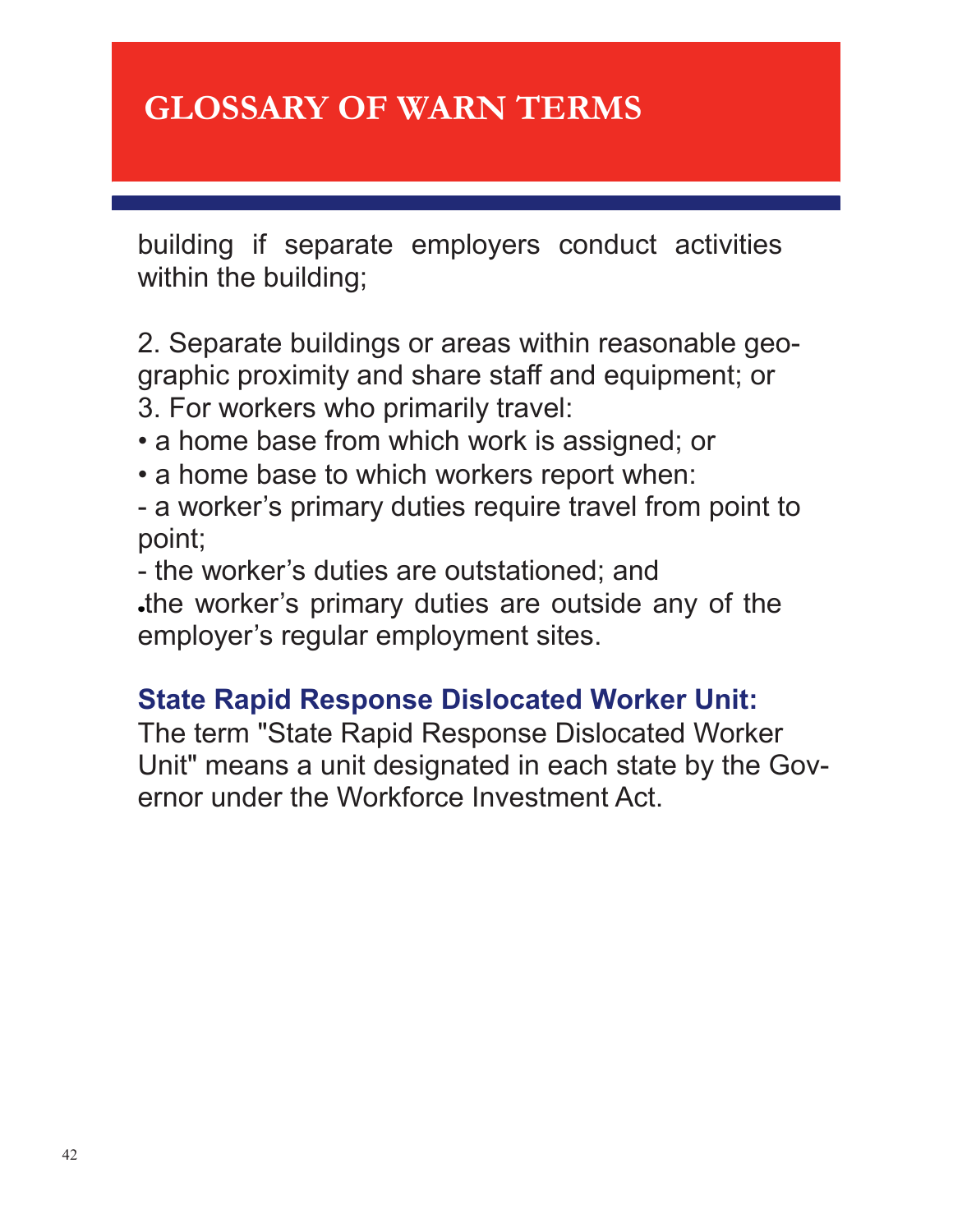# **DIRECTORY OF INFORMATION AND CONTACTS**

The following links connect you to detailed explanations about the WARN Act and other relevant information:

**WARN Act Regulations**: www.dol.gov/dol/compliance/ comp-warn.htm **WARN elaws Advisor**: www.dol.gov/elaws/ **WARN Act Fact Sheet**: www.doleta.gov/programs/ factsht/warn.htm **Workforce Investment Act Facts**: www.doleta.gov/ usworkforce **Dislocated Worker Services**: www.doleta.gov/layoff **Employee Benefits Security Administration**: www.dol.gov/ebsa **Employee Retirement and Income Security Act**  (ERISA): www.dol.gov/ebsa/regs **America's Job Bank (AJB)®:**  www.careeronestop.org

The following link connects you to contact information in your state and local area:

### **One-Stop Career Centers in Your Area**:

www.servicelocator.org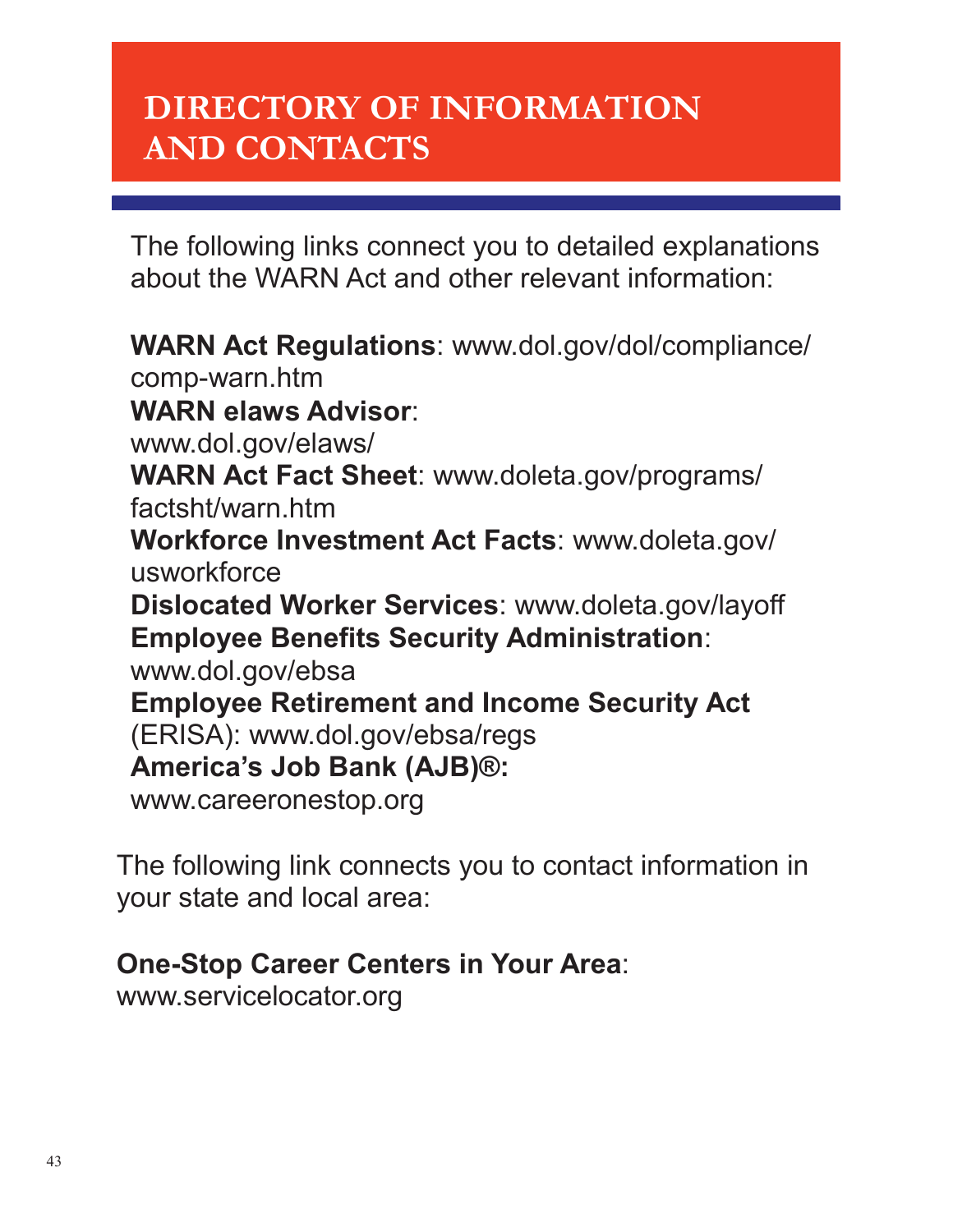# **DIRECTORY OF INFORMATION AND CONTACTS**

If you do not have Internet access, please call the National Toll-Free Help Line at 1-877-US-2JOBS (TTY 1-877 -889-5627) to receive state and local con- tact information. You may also visit your local One-Stop Career Center to use the Internet to find information and services to help you.